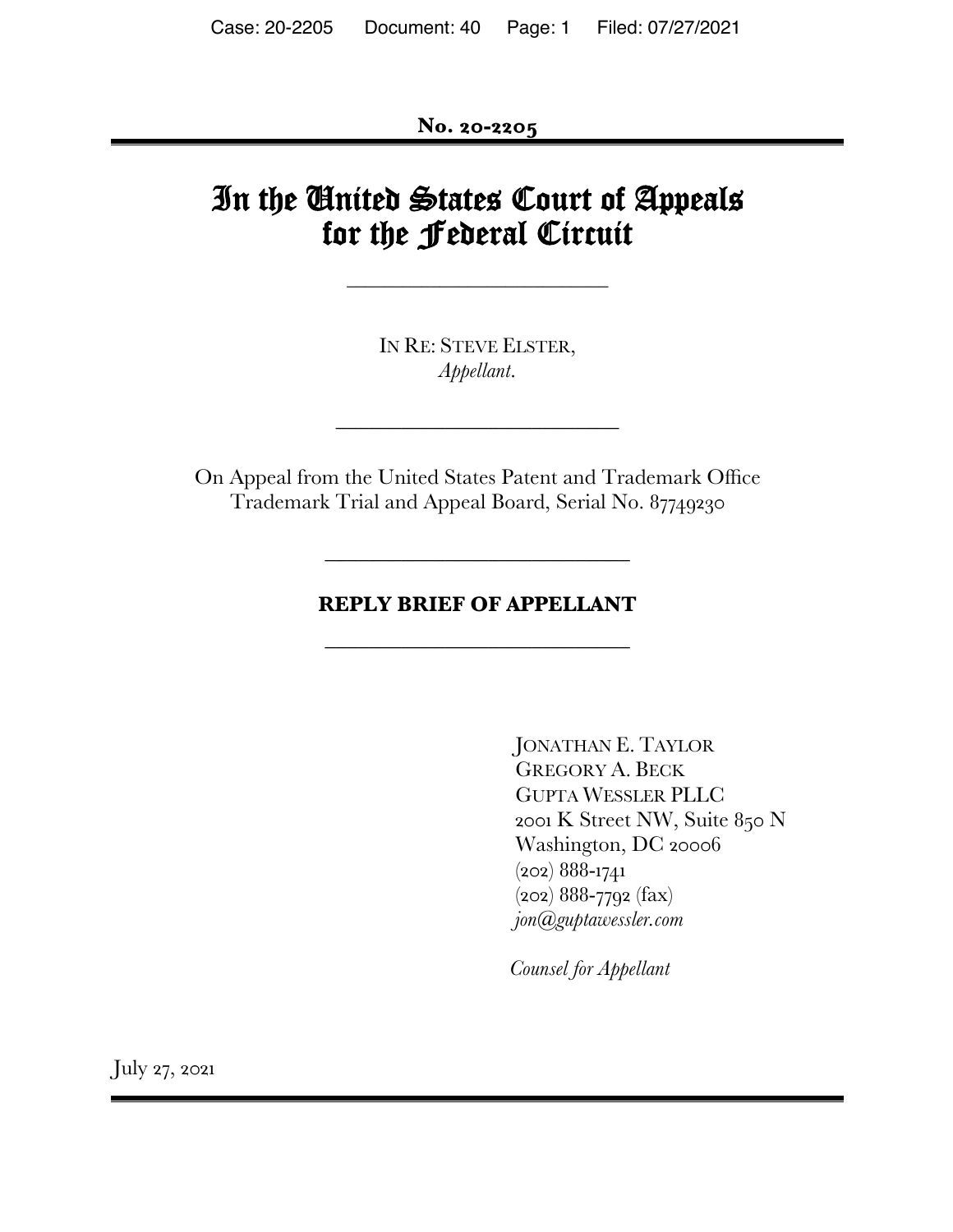## **CERTIFICATE OF INTEREST**

As required by Federal Circuit Rule 47.4, I certify the following:

- 1. The full names of all parties represented by me are: Steve Elster.
- 2. The names of the real parties in interest, if different from the parties named above, are: Not applicable.
- 3. There are no parent corporations or publicly held companies that own 10% or more of the stock of any party represented by me.
- 4. The names of all law firms and the partners and associates that are expected to appear in this Court and who have not already entered an appearance are: Not applicable.
- 5. Appellant knows of no pending matters in this or any court that will directly affect or be directly affected by this Court's decision in this appeal.
- 6. No information is required for this case under Fed. R. App. P. 26.1(b) (organizational victims in criminal cases) and 26.1(c) (bankruptcy case debtors and trustees).

Dated: July 27, 2021 */s/ Jonathan E. Taylor* JONATHAN E. TAYLOR GUPTA WESSLER PLLC 2001 K Street NW, Suite 850 N Washington, DC 20006 (202) 888-1741 (202) 888-7792 (fax) *jon@guptawessler.com*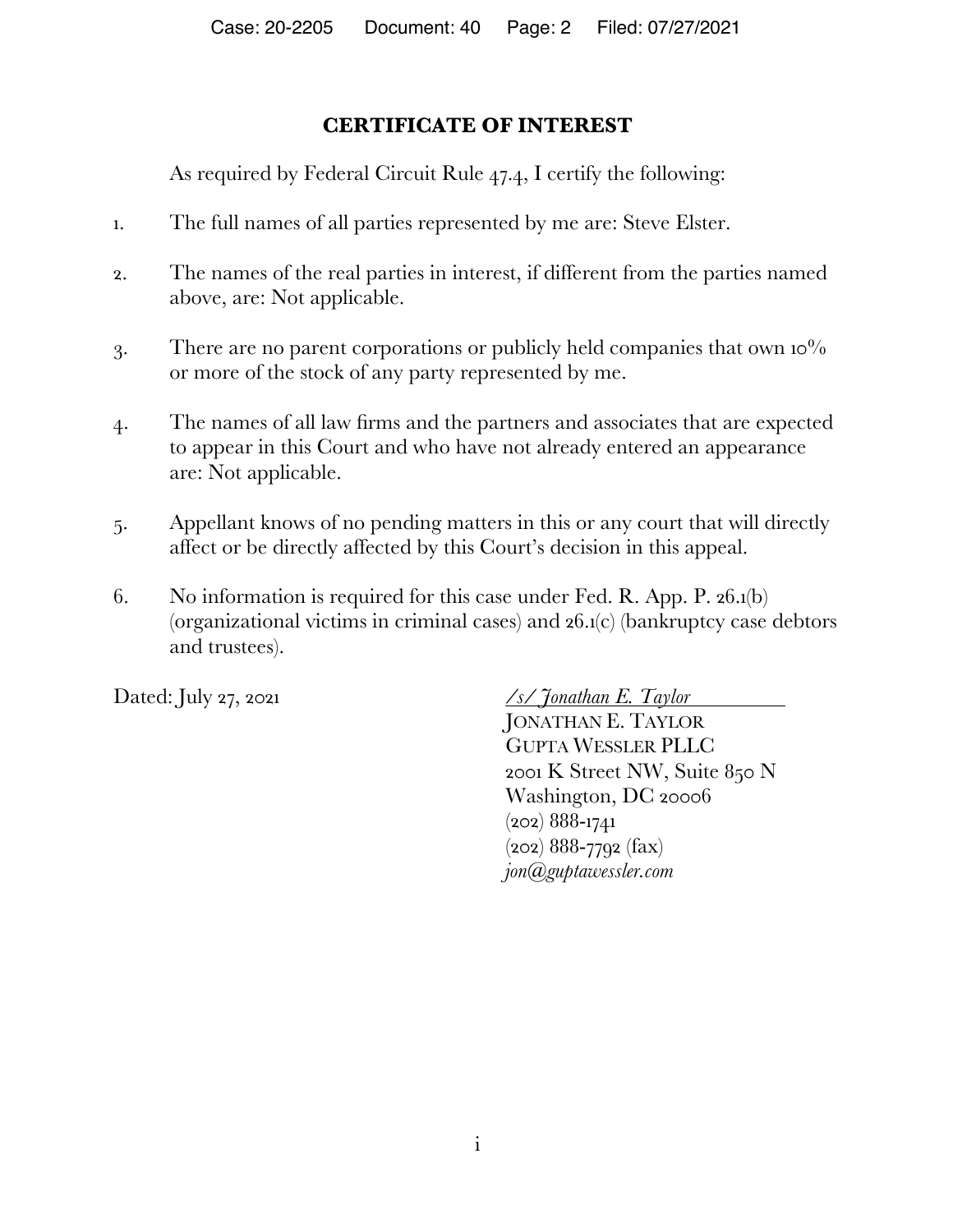## **TABLE OF CONTENTS**

| Ι.  | Binding precedent forecloses the government's attempts to          |                                                                                                                  |  |
|-----|--------------------------------------------------------------------|------------------------------------------------------------------------------------------------------------------|--|
| II. | Section 2(c) fails even intermediate scrutiny under <i>Central</i> |                                                                                                                  |  |
|     | A.                                                                 | Section 2(c) does nothing to prevent misleading speech.  11                                                      |  |
|     | Β.                                                                 | Enforcing the "right of publicity" to prevent political<br>criticism advances no valid government interest, much |  |
|     |                                                                    |                                                                                                                  |  |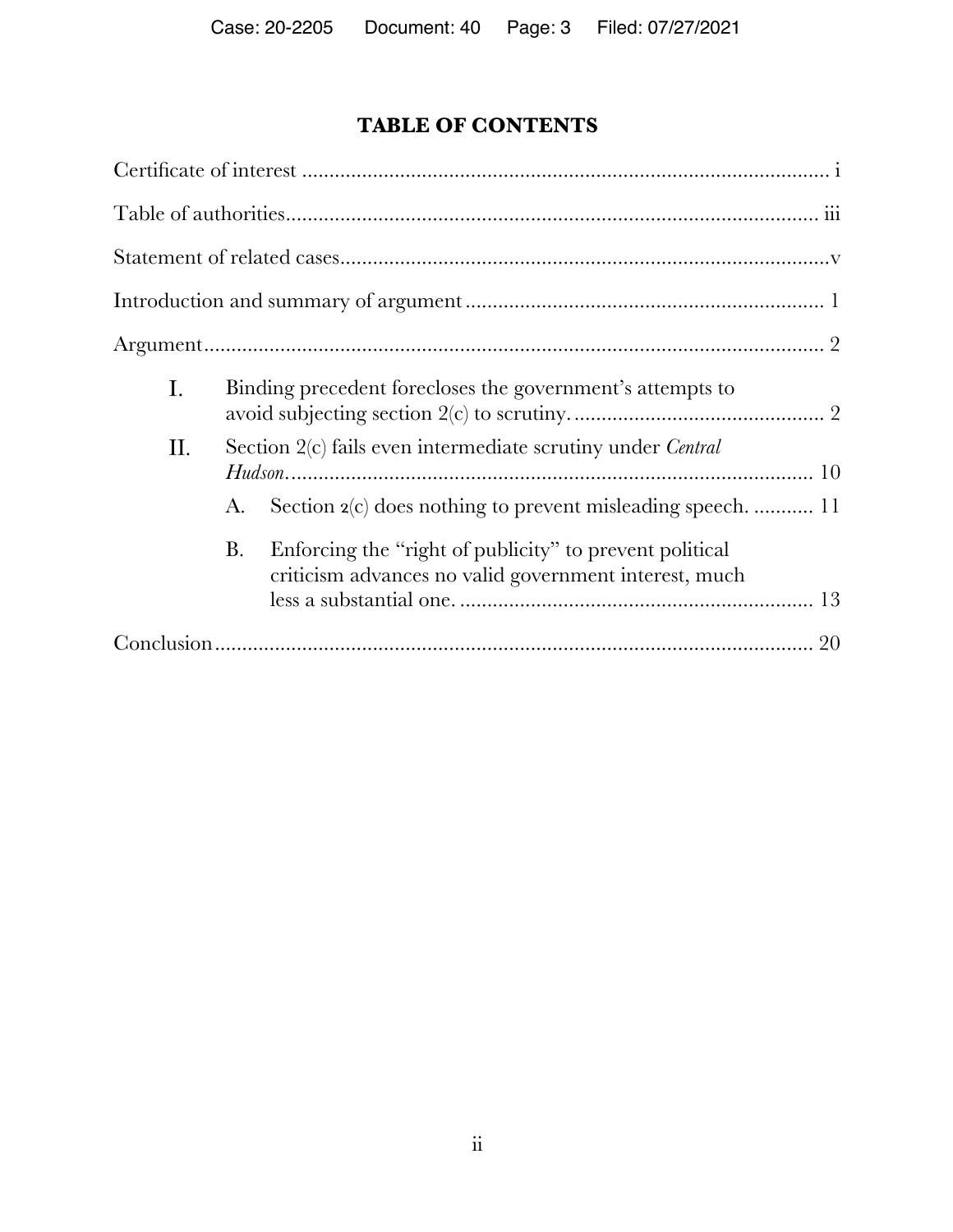## **TABLE OF AUTHORITIES**

## **Cases**

| 44 Liquormart v. Rhode Island,                                |
|---------------------------------------------------------------|
| $ACLU$ v. Ashcroft,                                           |
| Autor v. Pritzker,                                            |
| Balintulo v. Ford Motor Co.,                                  |
| Bellsouth Telecommunications, Inc. v. Farris,                 |
| Cardtoons, L.C. v. Major League Baseball Players Association, |
| Dora v. Frontline Video, Inc.,                                |
| ETW Corp. v. Jireh Publishing, Inc.,                          |
| Hoffman v. Capital Cities/ABC, Inc.,                          |
| Hustler Magazine v. Falwell,                                  |
| In re Adco Industries-Technologies, L.P.,                     |
| In re Brunetti,                                               |
| In re Hoefflin,                                               |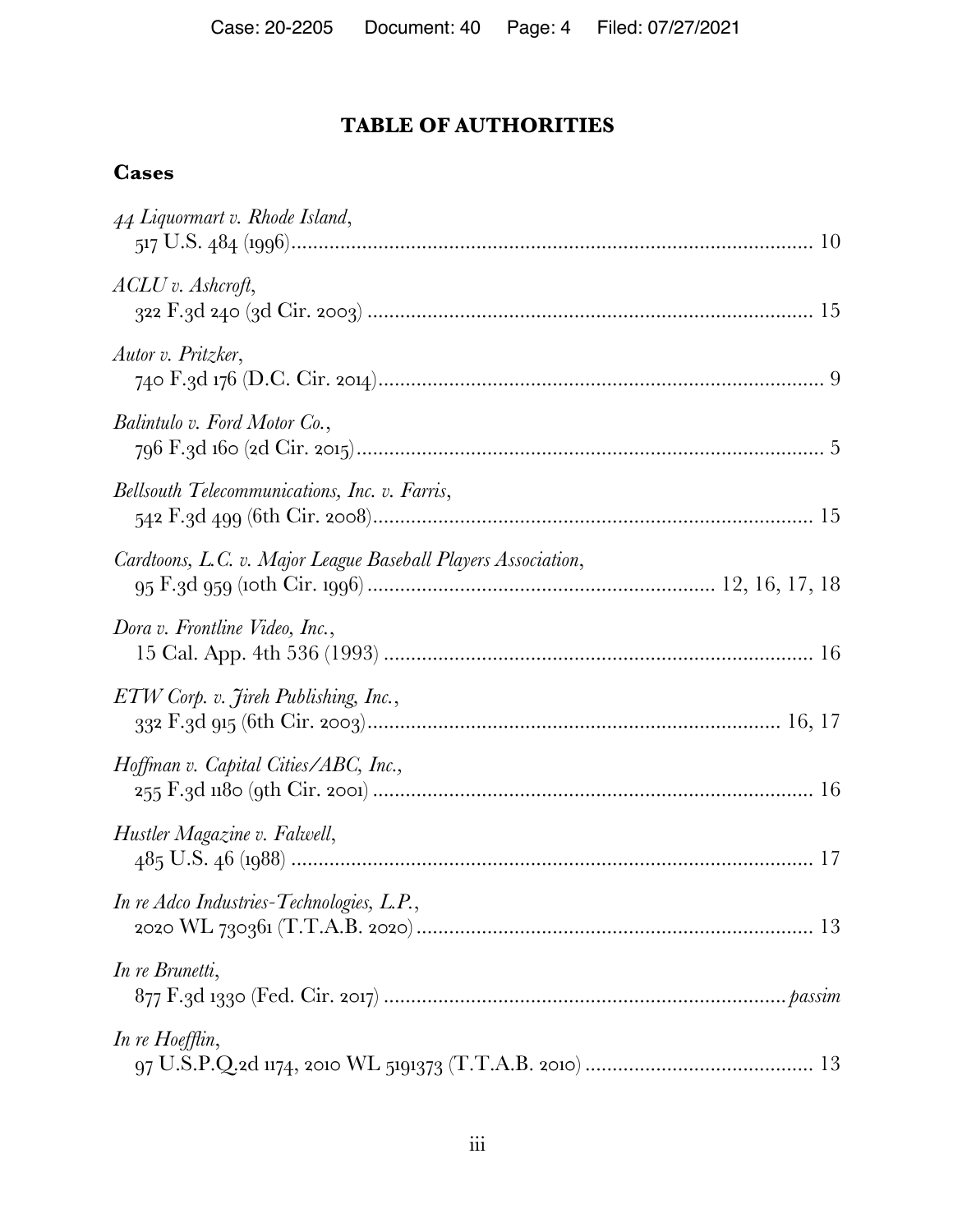| In re $R.M.\tilde{J}$ ,                                                           |
|-----------------------------------------------------------------------------------|
| In re Tam,                                                                        |
| Matal v. Tam,                                                                     |
| Messenger ex rel. Messenger v. Gruner $+$ Jahr Printing $\mathcal{C}$ Publishing, |
| R.A.V. v. St. Paul,                                                               |
| Reed v. Town of Gilbert,                                                          |
| Rogers v. Grimaldi,                                                               |
| Tyne v. Time Warner Entertainment Co.,                                            |
| Zauderer v. Office of Disciplinary Counsel,                                       |
| <b>Statutory and regulatory materials</b>                                         |
|                                                                                   |
| Hearings on H.R. 4744 Before the Subcomm. on Trademarks of the                    |
| <b>Other authorities</b>                                                          |
|                                                                                   |
|                                                                                   |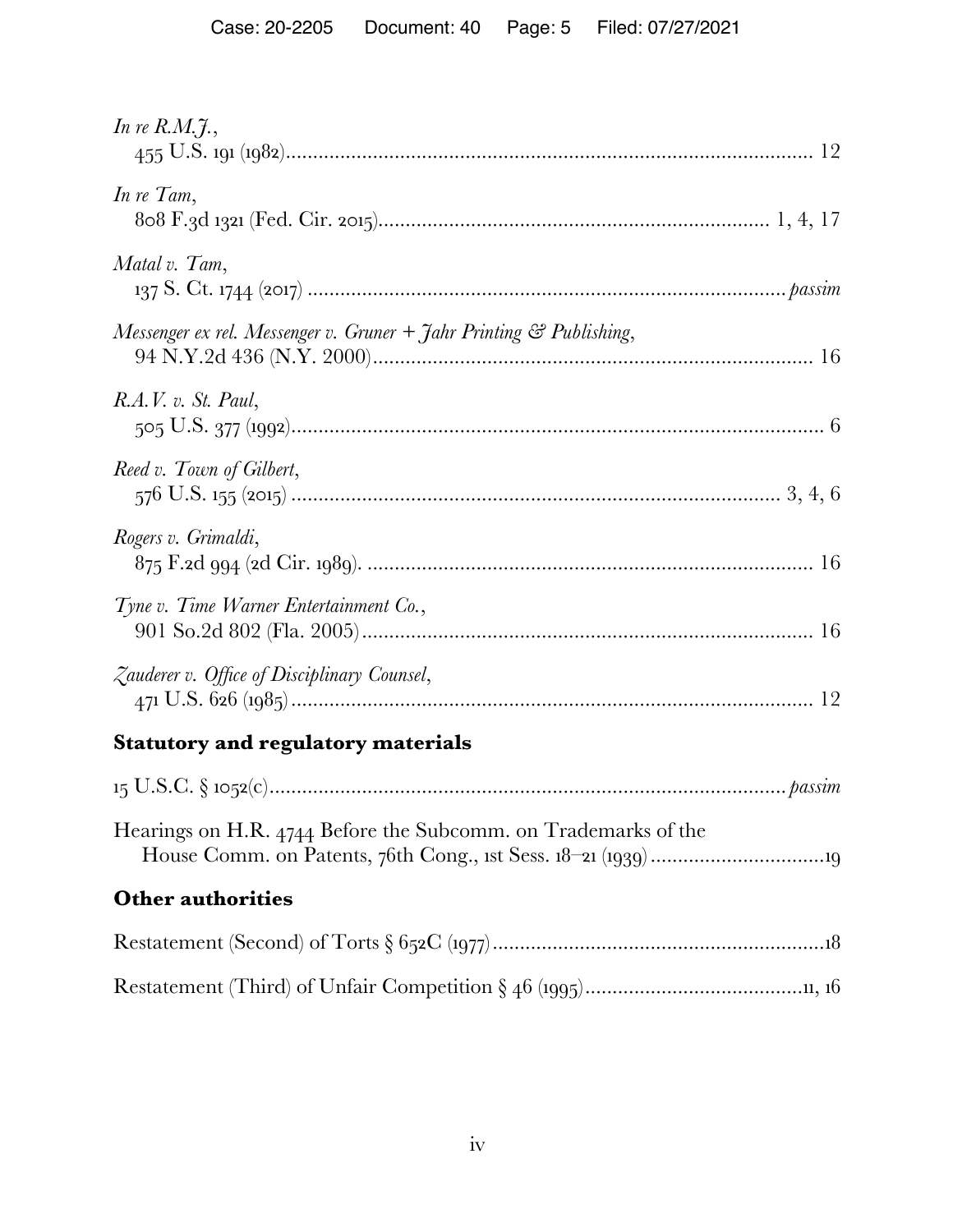## **STATEMENT OF RELATED CASES**

The appellant is unaware of any cases related to this appeal.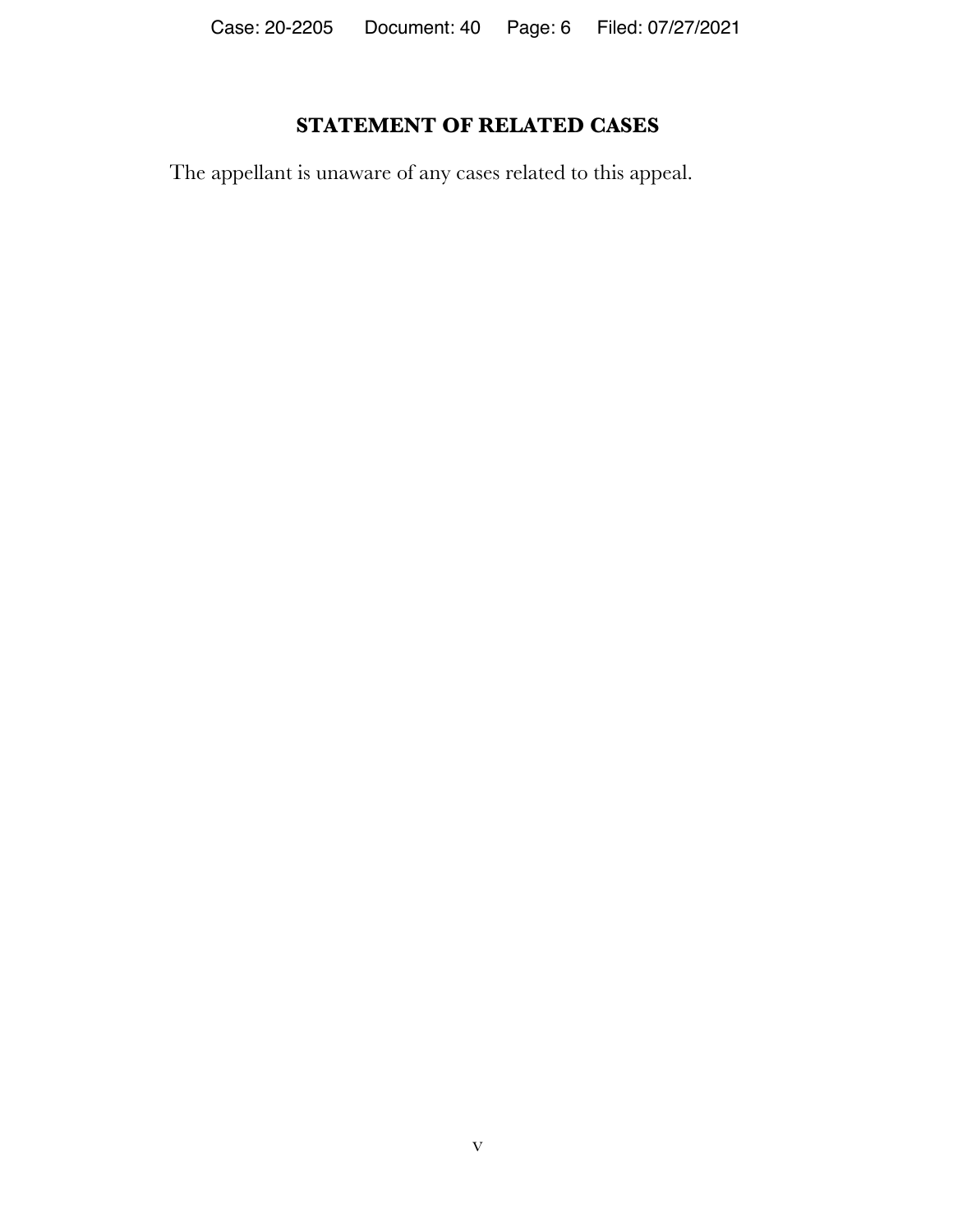### **INTRODUCTION AND SUMMARY OF ARGUMENT**

It is hard to imagine a statute that is a poorer fit for its supposed purposes than section 2(c) of the Lanham Act. It purports to protect the right of privacy, yet it covers only "celebrities and world-famous political figures," Appx6, and bestows special protection on the President alone—the least private figure in American life. It also purports to protect the right of publicity. But as this case makes plain, the statute routinely targets speech that could never give rise to liability for violating that right. And although a key purpose of trademark registration is to prevent source deception and confusion, section 2(c)'s only practical effect is to prohibit *non*-deceptive marks.

Forced to defend a law that cannot withstand scrutiny, the government tries to avoid scrutiny altogether. But its arguments run headlong into *In re Brunetti*, 877 F.3d 1330 (Fed. Cir. 2017), and *In re Tam*, 808 F.3d 1321 (Fed. Cir. 2015) (en banc). These cases leave no doubt that section 2(c) burdens speech based on content and must satisfy scrutiny. Under these precedents, the government cannot evade scrutiny by arguing that the law is viewpoint-neutral and regulates only the commercial aspects of a mark, or by comparing the principal register to a subsidy or limited public forum.

These holdings—which the Supreme Court did not disturb—foreclose all of the government's attempts to avoid scrutiny here and mandate the application of at least intermediate scrutiny. Because section 2(c) does not come close to satisfying such scrutiny, it is unconstitutional as applied to the proposed mark "Trump too small."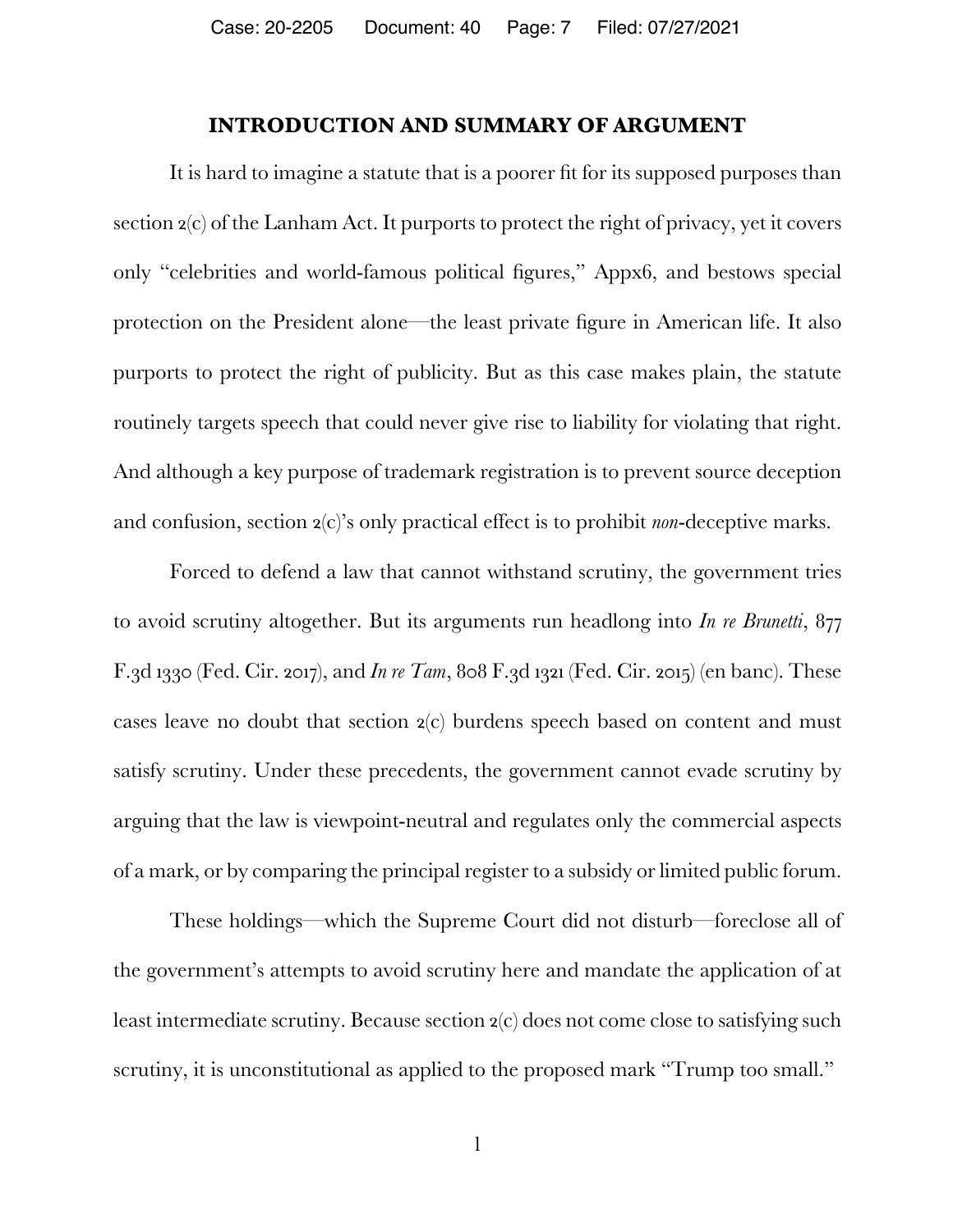#### **ARGUMENT**

#### I. **Binding precedent forecloses the government's attempts to avoid subjecting section 2(c) to scrutiny.**

The government's lead argument is that section 2(c) should not be subjected to *any* scrutiny, even intermediate. But every reason that the government gives in support of this argument conflicts with this Court's precedents in *Brunetti* and *Tam*.

**A.** The government first claims (at 9, 26) that *Brunetti* and *Tam* can be ignored because they analyzed "viewpoint-based restrictions designed to curtail expression," whereas section  $2(c)$  is "a viewpoint-neutral provision that does not target modes of expression." This argument is doubly wrong. It is wrong, first and foremost, because *Brunetti* expressly rejects this proposed distinction as a basis to avoid scrutiny. This Court held that "[i]ndependent of whether [a section 2 prohibition] is viewpoint discriminatory," the prohibition is subject to scrutiny if it "discriminates based on content"—strict scrutiny if it "regulates the expressive components" of a mark, and *Central Hudson* scrutiny if it regulates "purely" the "commercial components." 877 F.3d at 1341, 1349–50. The government's position is directly contrary to these holdings. An argument that section 2(c) is viewpoint-neutral and regulates only the commercial aspects of a mark is an argument for *intermediate* scrutiny—not for no scrutiny at all.

In any event, the argument is wrong on its own terms. Regardless of whether section 2(c) discriminates based on viewpoint, it targets for exclusion any mark that expresses the name or identity of "a particular living individual" (or "the name . . .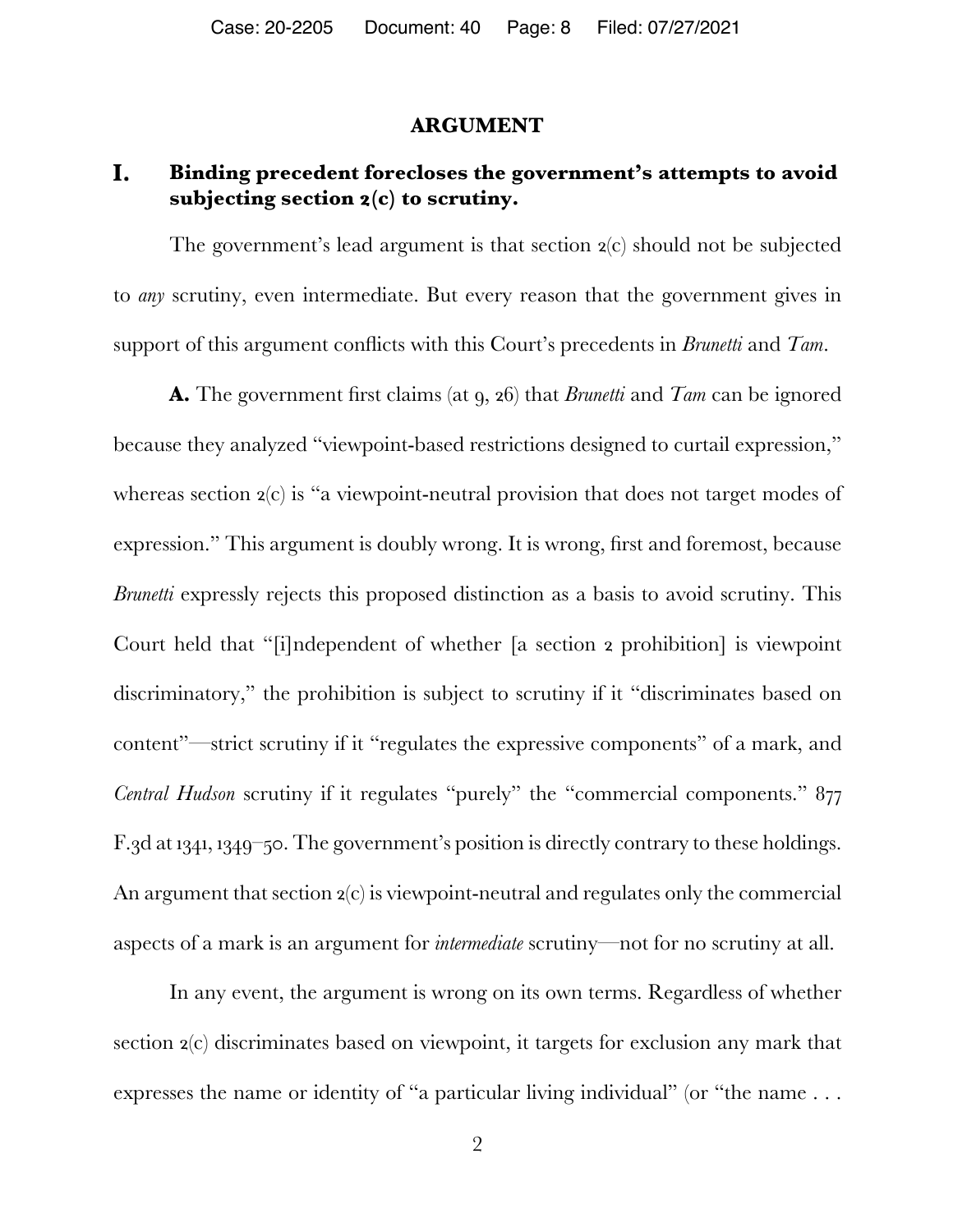#### Case: 20-2205 Document: 40 Page: 9 Filed: 07/27/2021

of a deceased President . . . during the life of his widow") without consent. 15 U.S.C.  $\S$  1052(c). That law targets "expression" in any relevant sense. Expression, after all, is just another word for speech, and section 2(c) plainly targets speech. And more to the point, the statute makes it virtually impossible to register a mark that expresses an opinion about a public figure—including a political message (as here) that is critical of the President of the United States. It doesn't get much more expressive than that.

The government next proclaims (at  $27$ ) that section  $2(c)$  is not actually contentbased, so scrutiny is inapplicable under this Court's decisions in *Brunetti* and *Tam*. According to the government, that's because section 2(c) is "animated" by Congress's desire to "respect a species of intellectual property." But even if that were true (and the legislative history and neighboring provisions suggest a more illegitimate purpose at work), that is the asserted *justification* for regulating speech based on content. It doesn't mean that the government *isn't* regulating speech based on content.

As the Supreme Court has made clear: "Government regulation of speech is content based if a law applies to particular speech because of the topic discussed," such as when a law "defin[es] regulated speech by particular subject matter." *Reed v. Town of Gilbert*, 576 U.S. 155, 163 (2015). Section  $2(c)$  is undeniably such a law. On its face, it requires a PTO examiner to assess the content of a proposed mark to determine whether it "[c]onsists of or comprises a name . . . identifying a particular living individual," or "the name . . . of a deceased President . . . during the life of his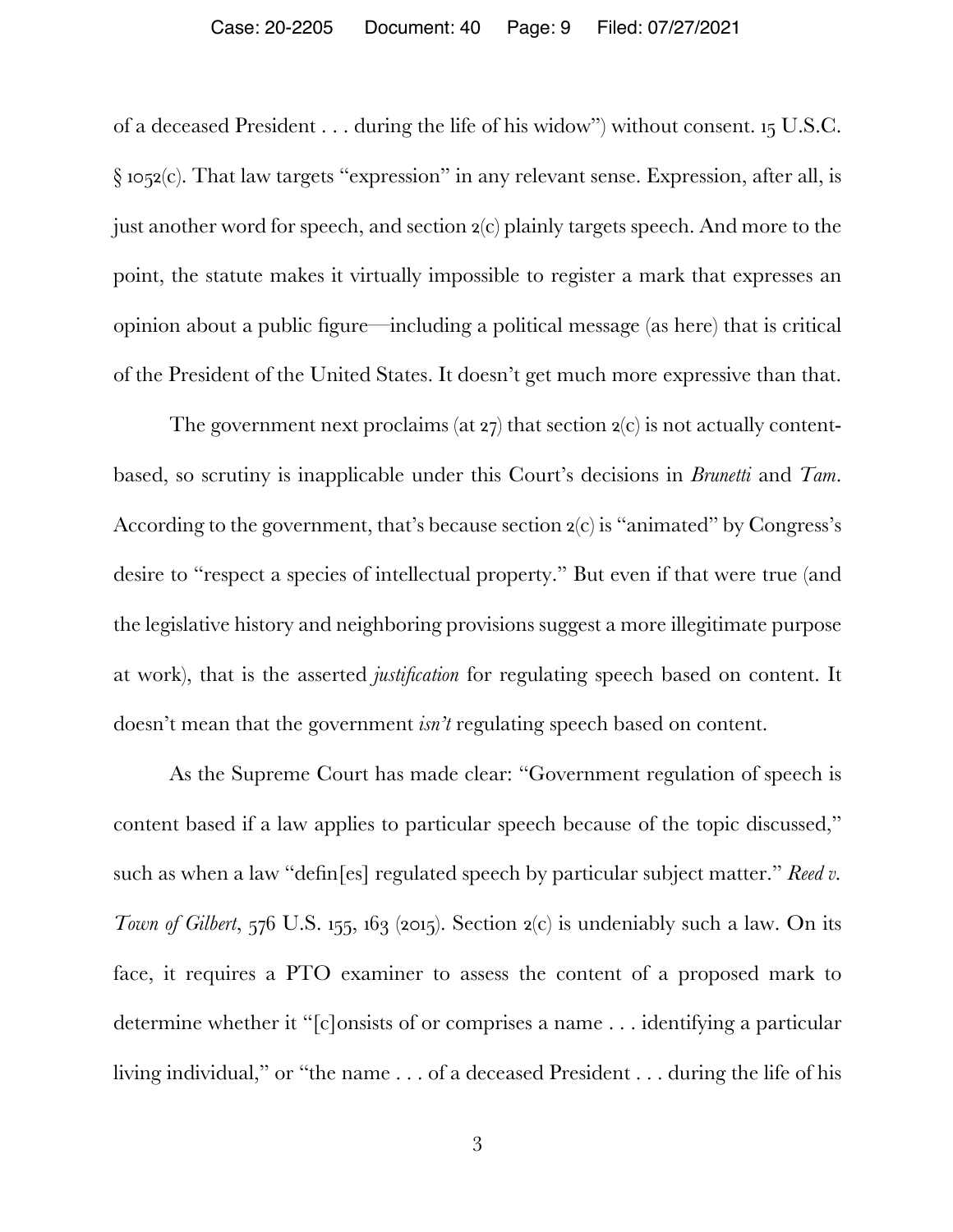widow," without consent. 15 U.S.C. § 1052(c). The law therefore "singles out specific subject matter for differential treatment, even if it does not target viewpoints within that subject matter." *Reed*, 576 U.S. at 169. "That is a paradigmatic example of content-based discrimination." *Id.*; *accord Tam*, 808 F.3d at 1335 ("It is beyond dispute that  $\S$  2(a) discriminates on the basis of content in the sense that it 'applies to particular speech because of the topic discussed.'" (quoting *Reed*, 576 U.S. at 163)).

Unable to avoid scrutiny under this Court's decisions in *Brunetti* and *Tam*, the government questions (at 28) whether they "retain the force of circuit precedent." But they plainly do. Neither the Supreme Court's opinion in *Brunetti* nor *Tam* "say anything about how to evaluate viewpoint-neutral restrictions on trademark registration" that are content-based. *Iancu v. Brunetti*, 139 S. Ct. 2294, 2302 n\* (2019). After the en banc Court in *Tam* held that at least intermediate scrutiny must apply to such a restriction, "the Supreme Court did not reverse or otherwise cast doubt on the continuing validity" of that holding. *See Brunetti*, 877 F.3d at 1343 n.1. To the contrary, Justice Alito's opinion for the Court stated that it "need not resolve" whether strict scrutiny or intermediate scrutiny applied because the statute was unconstitutional either way, and "le[ft] open the question whether *Central Hudson* provides the appropriate test." 137 S. Ct. 1744, 1764 n.17 (2017). Hence, this Court in *Brunetti* indicated that the en banc Court's decision in *Tam* remains binding in this respect, "question[ing] the force of [the government's] assertion" otherwise. 877 F.3d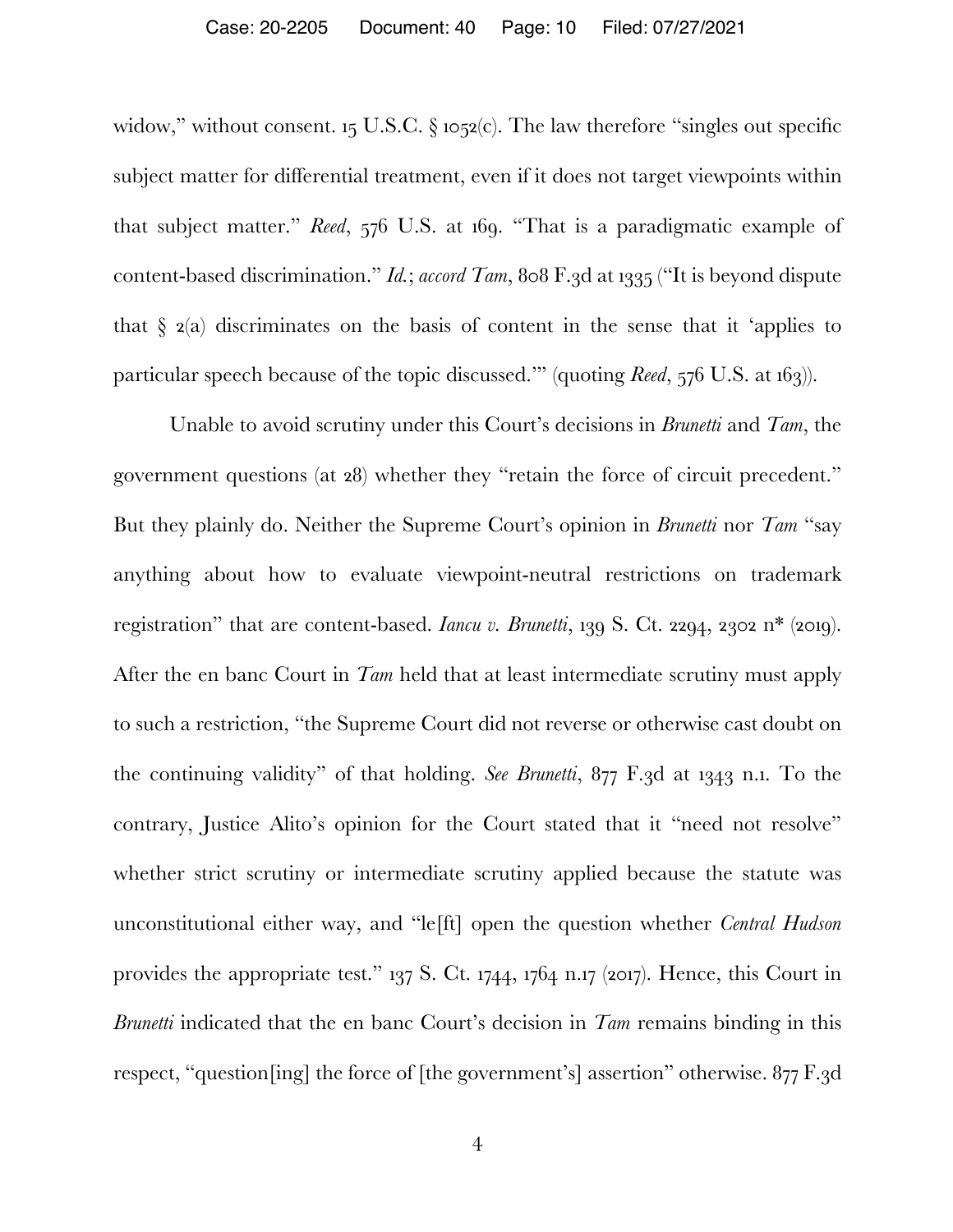at 1343 n.1. And rightly so. As the Second Circuit explained (in an opinion cited with approval by this Court in *Brunetti*): "There is no authority for the proposition that when the Supreme Court affirms a judgment on a different ground than an appellate court it thereby overturns the holding that the Supreme Court has chosen not to address. To hold otherwise would undermine basic principles of stare decisis and institutional regularity." *Balintulo v. Ford Motor Co.*, 796 F.3d 160, 166 n.28 (2d Cir. 2015).

The principles of stare decisis are, if anything, even stronger now because the *Brunetti* Court then "independently reach [ed] the same conclusion as the en banc court." *In re Brunetti*, 877 F.3d at 1343 n.1. As noted, this Court in *Brunetti* stated that it "need not resolve" whether the provision at issue in that case discriminated based on viewpoint because, "[i]ndependent of whether [it] is viewpoint discriminatory," the provision "impermissibly discriminates based on content in violation of the First Amendment." *Id.* at 1341. The Court held that the statute was "unconstitutional even if treated as a regulation of purely commercial speech reviewed according to the intermediate framework established in *Central Hudson*." *Id.* at 1350.

In affirming, the Supreme Court did not cast any doubt on these conclusions. It simply held, as it had in *Tam*, that the statute discriminated based on viewpoint, and was unconstitutional for that reason alone. To suggest that this holding somehow undercuts the reasoning of this Court's decision is to "conflate<sup>[]</sup> two distinct but related limitations that the First Amendment places on government regulation of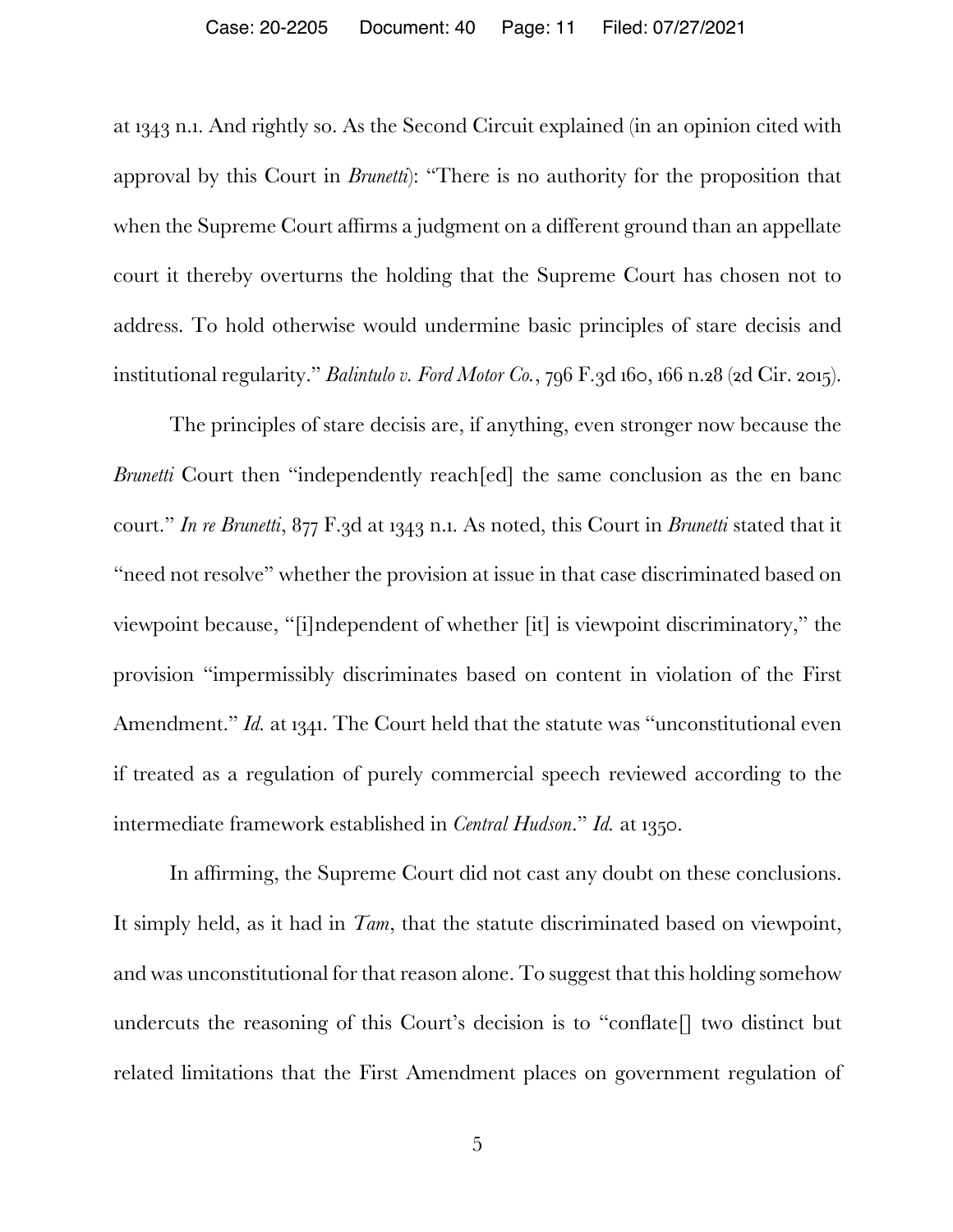speech." *Reed*, 576 U.S. at 168. "Government discrimination among viewpoints," the Supreme Court has explained, "is a more blatant and egregious form of content discrimination." *Id.* (quotation marks omitted). But it is not the *only* form of content discrimination. A "speech regulation targeted at specific subject matter is content based even if it does not discriminate among viewpoints within that subject matter." *Id.* at 169. "For example, a law banning the use of sound trucks for political speech and only political speech—would be a content-based regulation, even if it imposed no limits on the political viewpoints that could be expressed." *Id.*; *see also Carey v. Brown*, 447 U.S. 455, 462 n.6 (1980) ("It is . . . no answer to assert that the . . . [speech regulation at issue] does not discriminate on the basis of the speaker's viewpoint, but only on the basis of the subject matter of his message."). The same is true here.

More broadly, as we explained in our opening brief, the Supreme Court's First Amendment precedents provide strong support for this Court's conclusions in *Tam*  and *Brunetti*. The Supreme Court has repeatedly explained that "[c]ontent based regulations are presumptively invalid," *R.A.V. v. St. Paul*, 505 U.S. 377, 382 (1992), and "may be justified only if the government proves that they are narrowly tailored to serve compelling state interests," *Reed*, 576 U.S. at 163. Even if the law imposes a "content-based burden" on purely commercial speech, "that circumstance is sufficient to justify application of heightened scrutiny"—meaning, at a minimum, *Central Hudson* scrutiny. *Sorrell v. IMS Health Inc.*, 564 U.S. 552, 571 (2011).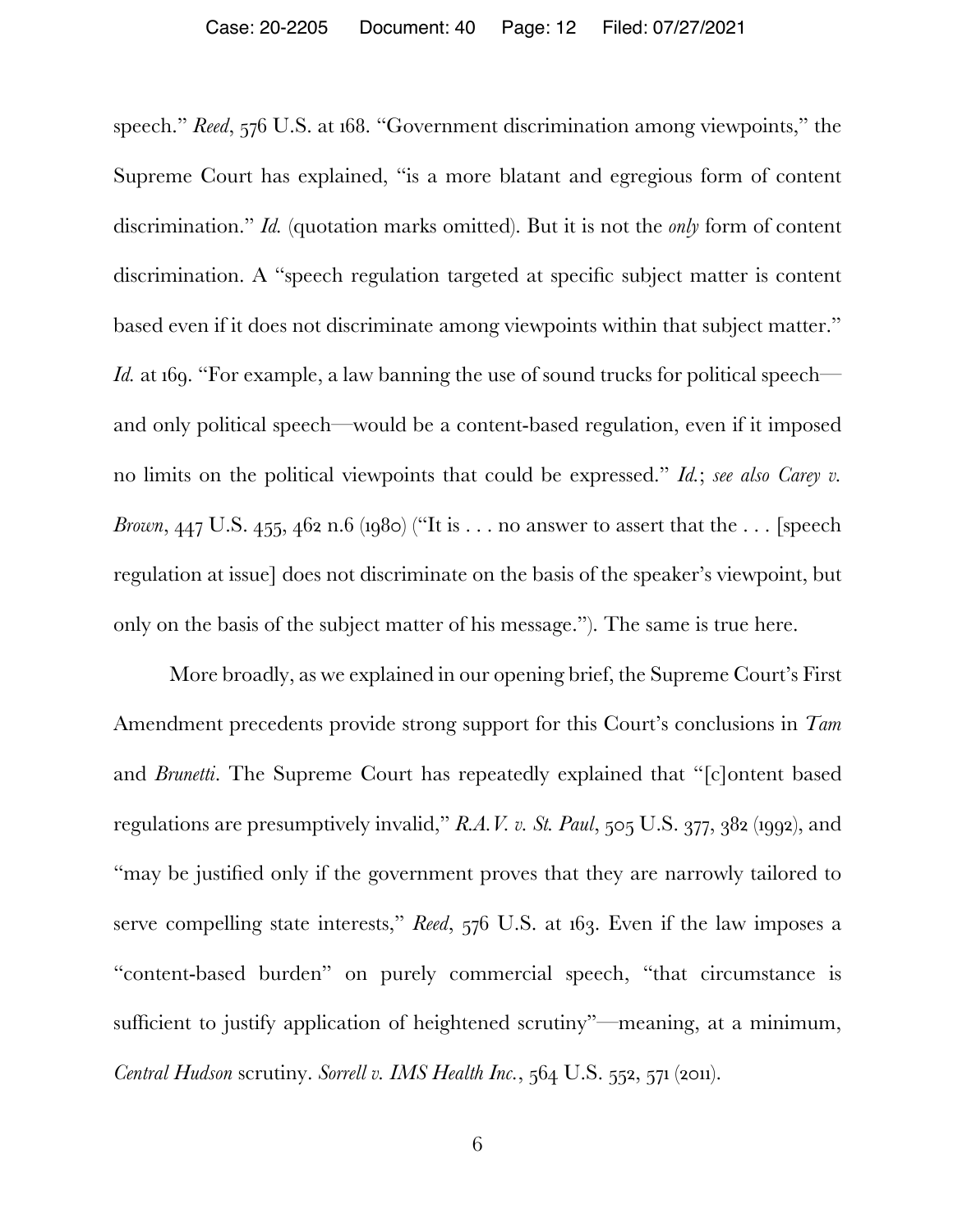The government's only response is to say (at q) that heightened scrutiny should not apply because section 2(c) does not "burden speech." That argument not only contravenes this Court's holdings in *Brunetti* and *Tam*, but also the Supreme Court's. The whole reason that the Supreme Court held that the laws in those cases were viewpoint discriminatory is that they *burdened* disfavored speech. True, the burden was imposed only on speech with a certain viewpoint—a particularly repugnant form of content-based discrimination. But the burden itself was the same: the denial of registration. And that burden was sufficient to implicate First Amendment scrutiny.

The Justices were in agreement on this score. In *Tam*, the Court unanimously held that "[t]rademarks are private, not government, speech,"  $T_{am}$ , 137 S. Ct. at 1760, and that regulation of trademarks through the Lanham Act—including the decision of which messages to accept for federal registration, and which to deny—implicates the First Amendment. The Court rejected arguments that would have "eliminate[d] any First Amendment protection or result[ed] in highly permissive rational-basis review." *Id.* at 1757; *see also id.* at 1767 (Kennedy, J.) (explaining that denying trademark registration imposes "a First Amendment burden"). It then reaffirmed this view in *Brunetti*. *See Brunetti*, 139 S. Ct. at 2297 (explaining that denying registration "disfavors" the speech being regulated).

Under these precedents, section 2(c) triggers First Amendment scrutiny. And under this Court's precedents, that means at least *Central Hudson* scrutiny.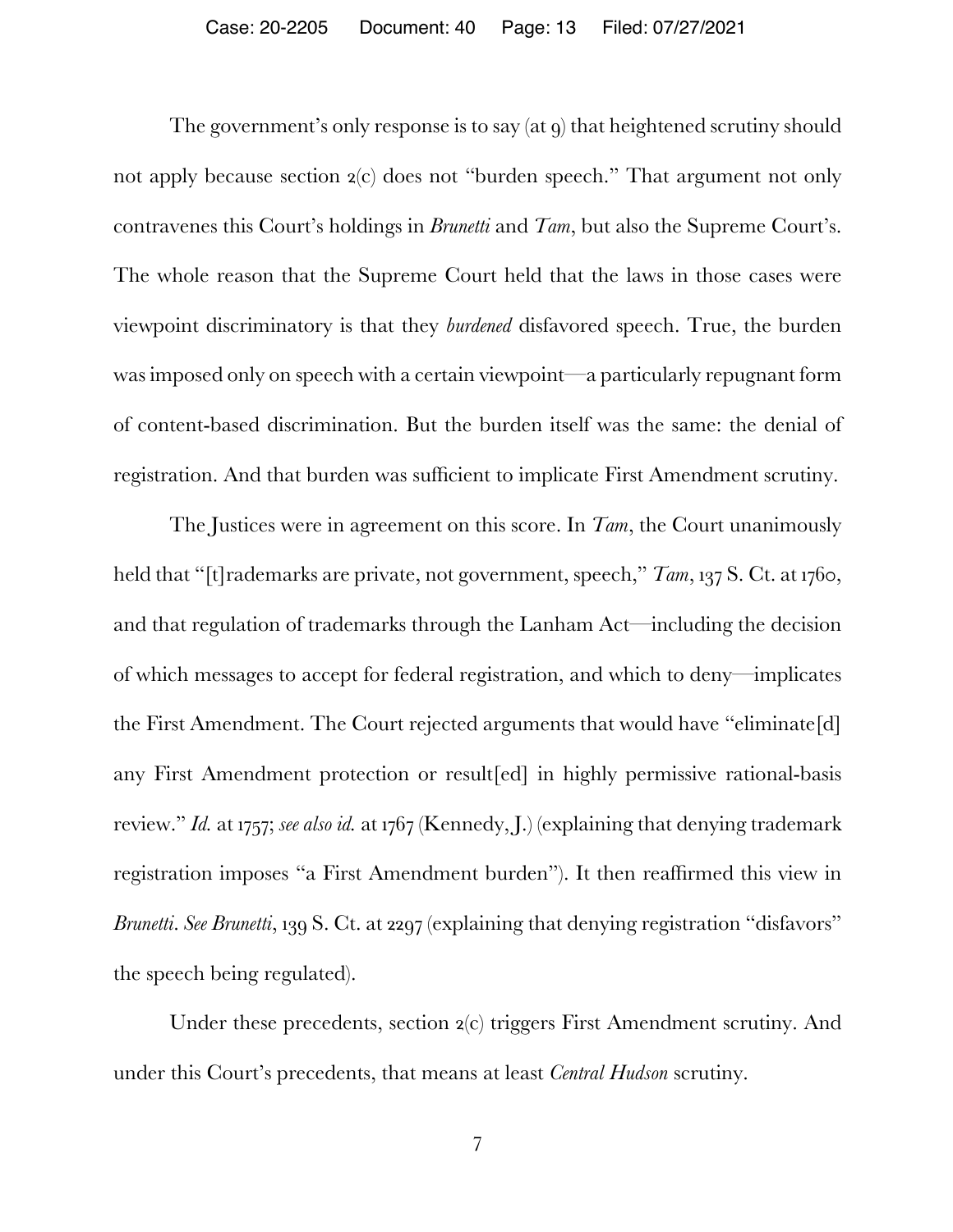**B.** The government's proposed alternative to *Central Hudson* is for this Court to adopt an entirely new mode of analysis—one that would allow the government to regulate speech based on content even when the regulation is so poorly tailored that it cannot withstand intermediate scrutiny. The government appears to accept (at 32) that viewpoint-based distinctions in section 2 are impermissible, and that contentbased distinctions that "target[] the expressive component of a mark for the purpose of influencing the marketplace of ideas" (whatever that means) must satisfy strict scrutiny. Yet the government resists application of even intermediate scrutiny as to other provisions that impose the same burden on speech based on its content. And it does so even though intermediate scrutiny itself "allows for reasonable, viewpoint neutral regulations on the type of marks eligible for federal [regulation]" so long as the government can justify those regulations under *Central Hudson*. Gov. Br. 32.

In making this argument, the government peddles the same flawed analogies that it did in *Tam* and *Brunetti*, comparing the principal register to a government subsidy or a limited public forum. But, as the government acknowledges, this Court squarely rejected both analogies. In *Tam*, the en banc Court overwhelmingly "rejected the applicability of [the subsidy] analysis to trademark registration, 9–3." *Brunetti*, 877 F.3d at 1343. "The four Justices who reached the issue in *Tam* likewise held the government subsidy framework does not apply to trademark registration," with Justice Alito's plurality opinion finding this to be "no difficult question." *Id.* This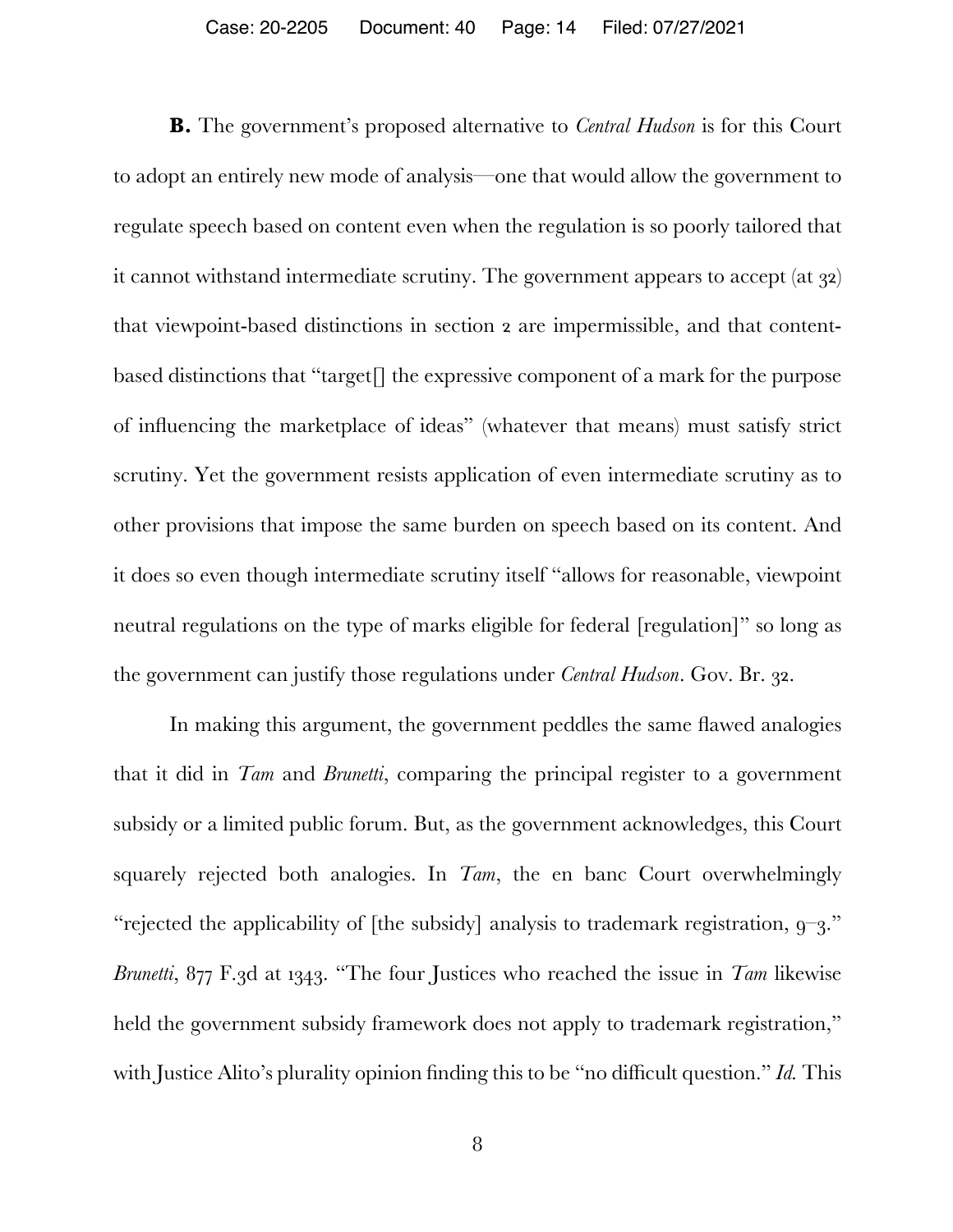Court in *Brunetti* "reach[ed] the same conclusion," *id.* at 1343 n.1, forcefully rejecting the analogy. *Id.* at 1343–45. It further held that "trademark registration is not a limited public forum," so the statute could not be saved from scrutiny based on this analogy either. *Id.* at 1345–48. Nothing in Justice Kagan's opinion for the Supreme Court in *Brunetti* disturbed any of this analysis, so it is controlling here. As a result, neither the government-subsidy doctrine nor the limited-public-forum doctrine applies.

The government gives no good reason why this Court could, or should, accept arguments that it has rejected twice before. The government provides just one paragraph (at 33) in support of its subsidy argument. But it doesn't respond to the core problem with that argument—that "[u]nlike trademark registration, the programs at issue in the Supreme Court's cases upholding the constitutionality of conditions under the Spending Clause necessarily and directly implicate Congress' power to spend or control government property." *Id.* at 1343; *see also Tam*, 137 S. Ct. at 1761 (Alito, J.) (making same point); *Autor v. Pritzker*, 740 F.3d 176, 182–83 (D.C. Cir. 2014) ("The Supreme Court has never extended the subsidy doctrine to situations not involving financial benefits."). Simply put: "The federal registration of a trademark is nothing like the programs at issue in these cases." *Tam*, 137 S. Ct. at 1761 (Alito, J.).

The government's public-forum argument is even less developed. It relies on Justice Sotomayor's partial dissent in *Brunetti*, but the analysis set forth in that opinion is not the law and does not alter this Court's precedents. And the government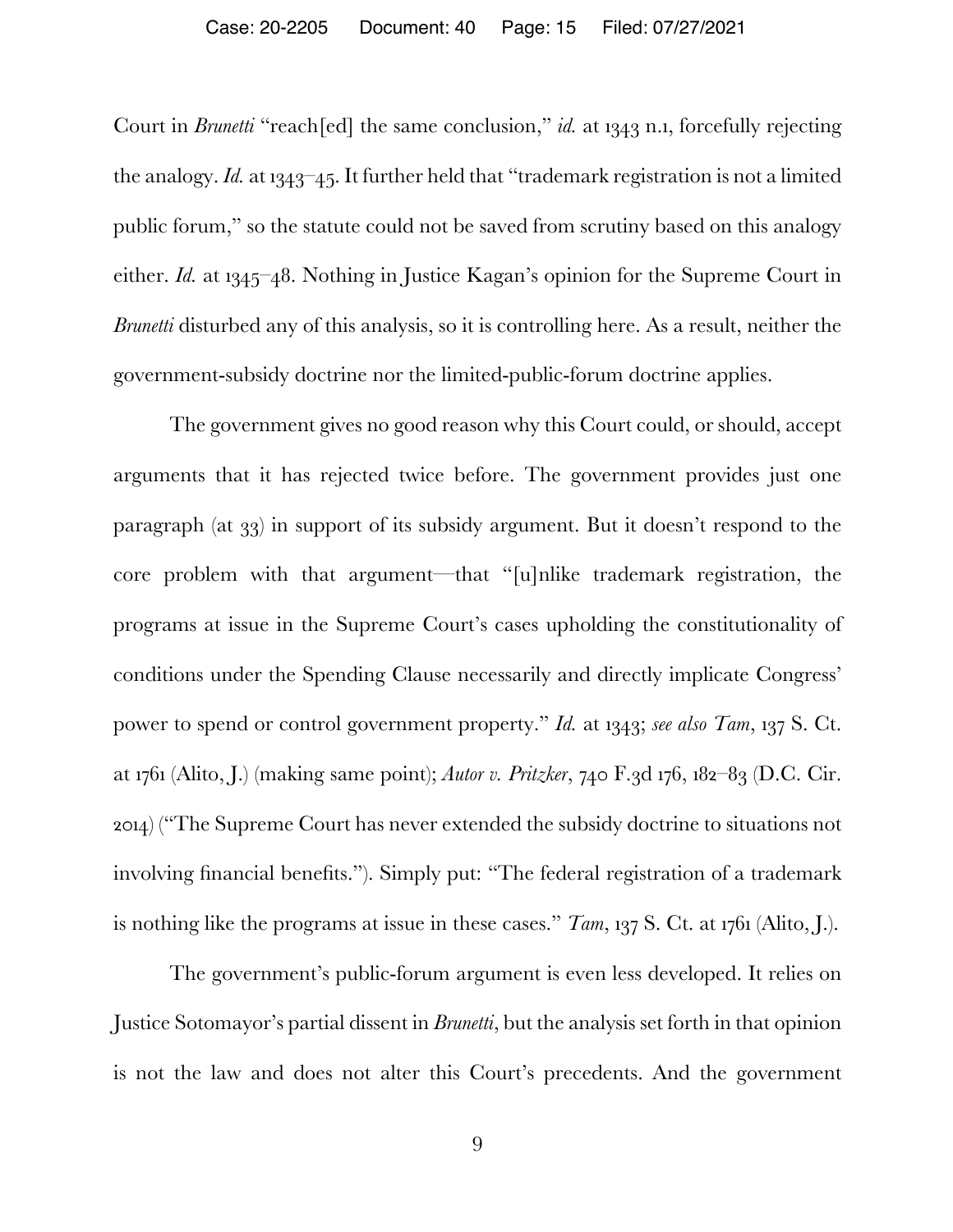provides no explanation of why, in both *Brunetti* and *Tam*, its own counsel expressed doubts about this analogy, stating that "it did not believe the forum analysis applied to trademark registration, and in particular that it did not 'regard the register itself as a forum.'" *Brunetti*, 877 F.3d at 1346 n.2 (quoting government in *Tam*); *see* Tr. of Oral Argument at 27, *Iancu v. Brunetti*, 139 S. Ct. 2294 (2019) (No. 18-302) ("[W]e don't regard [trademark registration] as a limited public forum."). Nor does the government deny that, were this Court to disregard its precedent and finally embrace the analogy here, the consequences for copyright alone would be staggering.

In short, there is no need to fashion a new test here. Intermediate scrutiny equips the government with sufficient leeway to impose reasonable restrictions on federal registration of trademarks. And if a restriction is so poorly tailored that it cannot satisfy even intermediate scrutiny, it is not too much to ask of the government to revise the restriction to make it fit better with its intended aims.

#### II. **Section 2(c) fails even intermediate scrutiny under Central Hudson.**

Having spent most of its brief trying to avoid scrutiny, the government makes little effort to carry its "heavy" burden of justifying the law under *Central Hudson*. *44* Liquormart v. Rhode Island, 517 U.S. 484, 516 (1996). Without evidence, it claims that section 2(c) advances two purported interests: (1) restricting "a significant quantity of material that could be misleading" and (2) "respecting the right $\iint$  of publicity" under state tort law. Gov. Br. 39, 44. Those arguments, however, do not come close to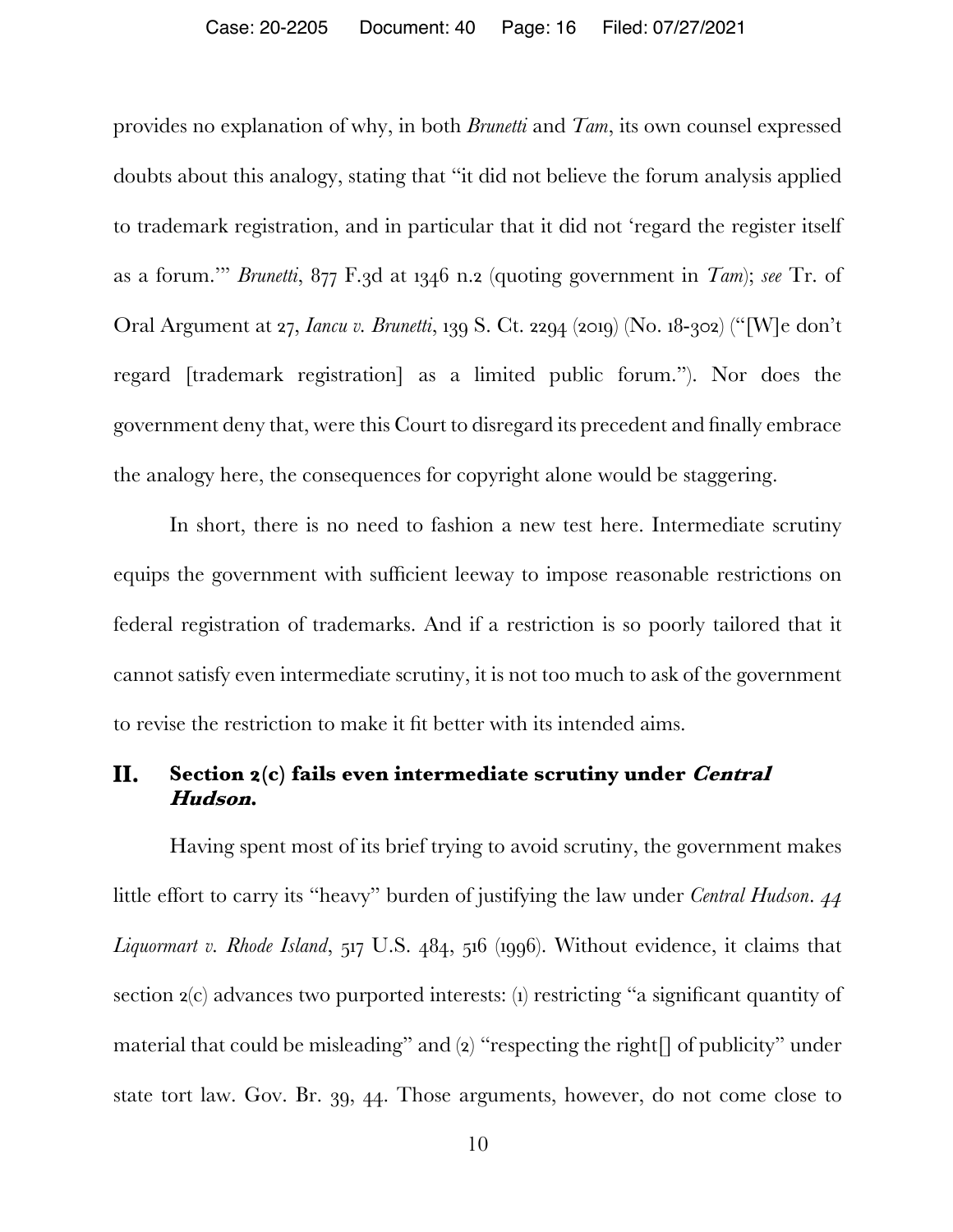satisfying the government's burden of proving that section 2(c) is narrowly tailored to materially advance a substantial state interest. Far from satisfying *Central Hudson*, the government instead manages to demonstrate why the law targets only *non*-misleading speech that no state does (or constitutionally could) restrict.

#### **A. Section 2(c) does nothing to prevent misleading speech.**

The government begins its defense of section 2(c) with a half-hearted claim that the restriction targets "misleading" commercial speech. *See* Gov. Br. 39. Trademarks "that reference an individual without that person's consent" are misleading, the government argues, because they "often confuse consumers as to whether the referenced individual is associated with the goods in question." *Id.*

Although there is no question that the government, in the abstract, has a substantial interest in protecting consumers from "confusing or misleading" trademarks, *Tam*, 137 S. Ct. at 1768 (Kennedy, J.), section 2(c) is not at all tailored to advance that interest. As the government acknowledges, neither section 2(c) nor the right of publicity that it purports to protect are "limited to circumstances in which the unauthorized use of an identity would mislead the public." Gov. Br. 12–13, 39; *see*  Restatement (Third) of Unfair Competition § 47 (1995), cmt. a ("Proof that prospective purchasers are likely to believe that the identified person endorses or sponsors the user's goods or services is not required . . ."). Even under the government's framing, identification of a specific person in a trademark holds, at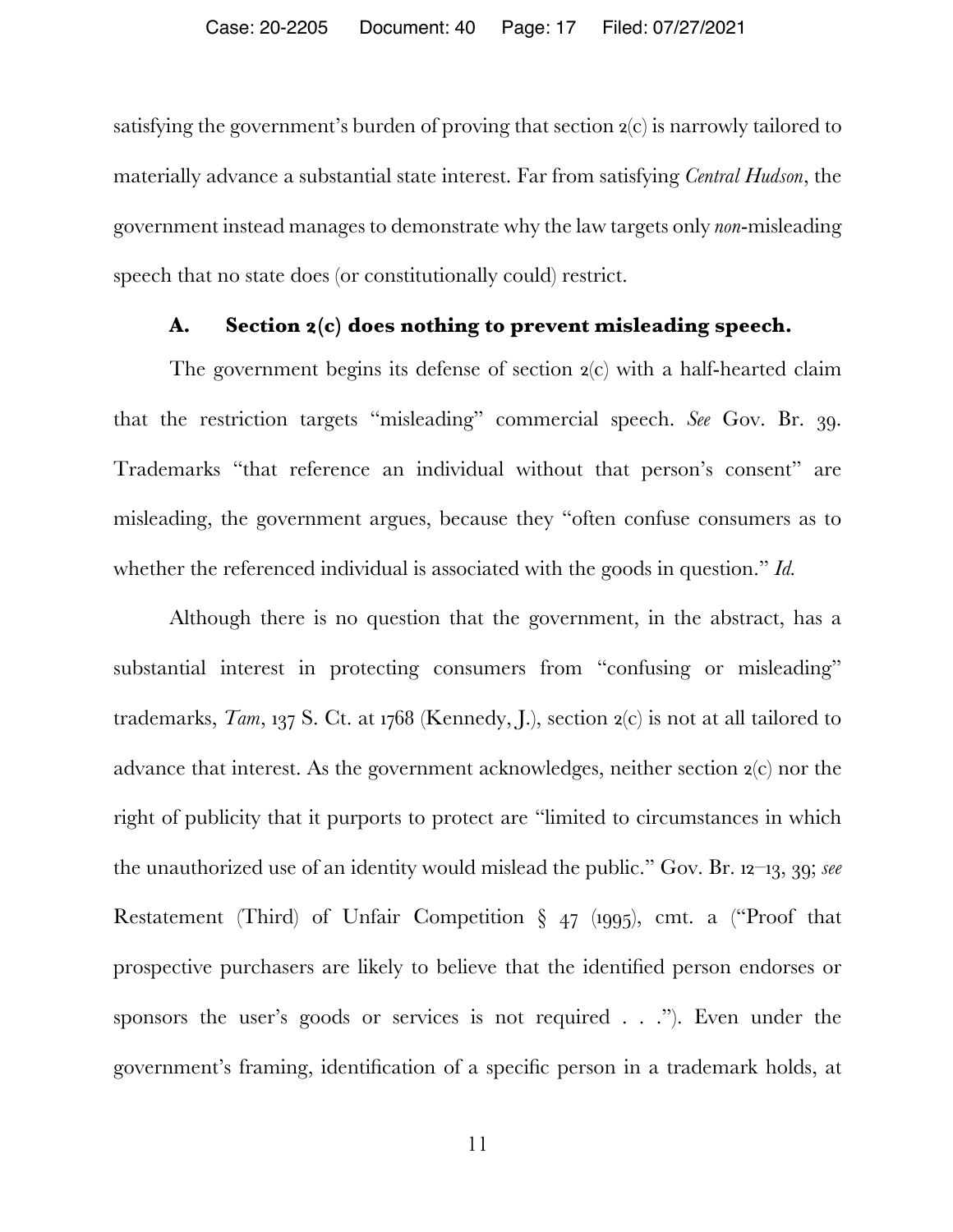#### Case: 20-2205 Document: 40 Page: 18 Filed: 07/27/2021

most, the *potential* to be used in a misleading way—in cases where the trademark falsely suggests an association that does not exist. *See, e.g.*, Gov. Br. 39 (arguing that section  $2(c)$  "captures a significant quantity of material that could be misleading").

But there are plenty of other trademarks that identify a particular person in a way that is not misleading, including those that suggest a true association and those that suggest no association at all. This is one such case: The government does not even attempt to argue that consumers might believe that the phrase "Trump too small" suggests that the former President is somehow involved with producing Mr. Elster's T-shirts. As courts have recognized, the "use of celebrity names" for criticism or parody is "not likely to confuse or deceive" anyone. *Cardtoons, L.C. v. Major League Baseball Players Ass'n*, 95 F.3d 959, 975 (10th Cir. 1996).

The Supreme Court has repeatedly held that the mere possibility that a type of commercial speech "may, under some circumstances, be deceptive" does not justify a blanket restriction on that speech. *Zauderer v. Office of Disciplinary Counsel*, 471 U.S. 626, 649 (1985); *see also In re R.M.J.*, 455 U.S. 191, 203 (1982) (holding that a state "may not place an absolute prohibition on . . . potentially misleading information"). If it were otherwise, there would be no limit on the government's power to restrain commercial speech because nearly *any* advertising device is subject to at least the potential for dishonest use. *See Zauderer*, 471 U.S. at 645–46. For that reason, the Court has held, the government may not restrict "truthful and nondeceptive advertising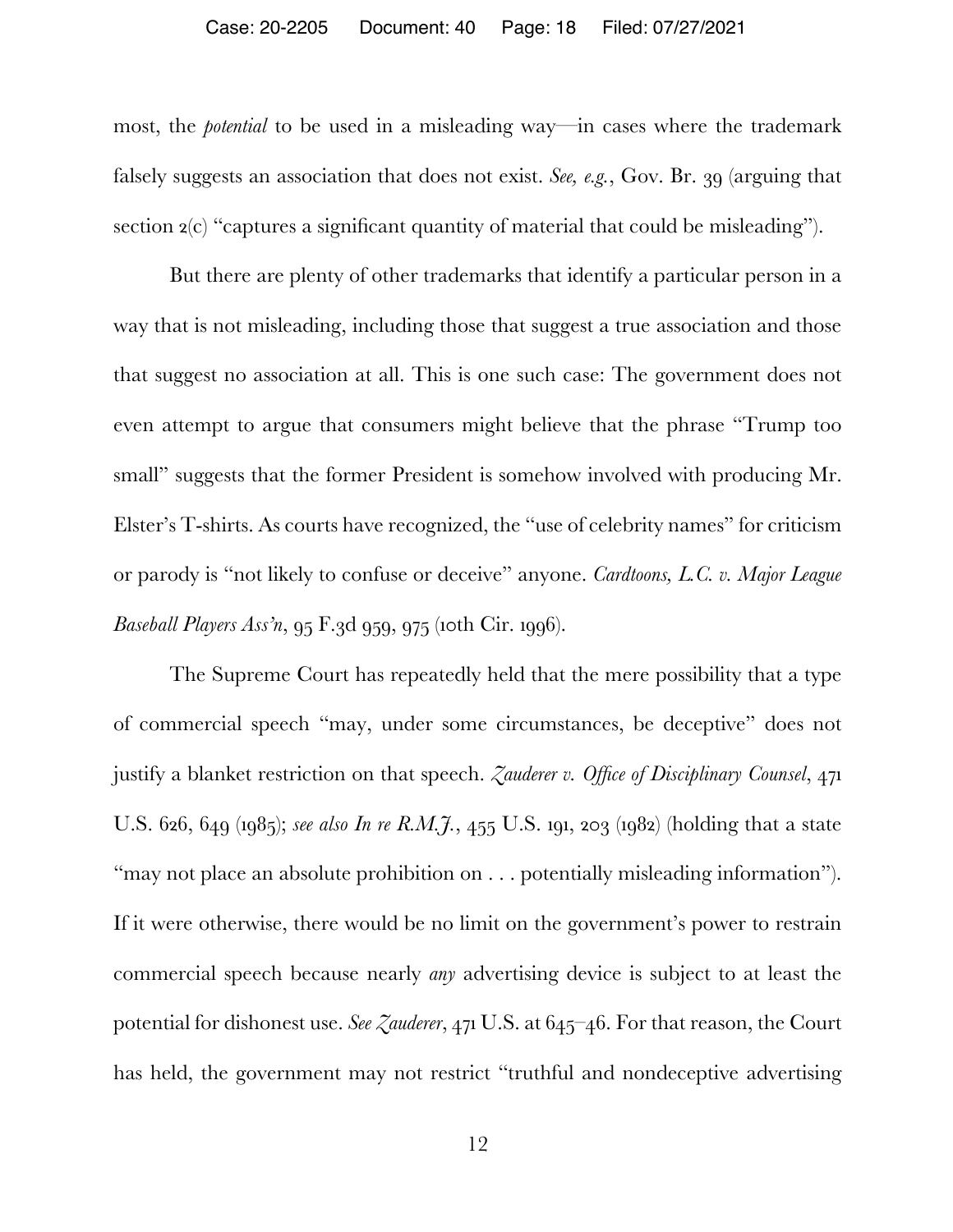simply to spare itself the trouble of distinguishing such advertising from false or deceptive advertising." *Id.* at 646. The government here, by restricting nonmisleading political criticism based on the risk that *other* trademarks might be deceptive, has done exactly that.

In fact, it has done worse than that, because the speech that section  $2(c)$  targets is, in practice, not even potentially misleading. As our opening brief explained, the "prevention of consumer deception" that the government seeks to accomplish is the function of a *separate* provision of the Lanham Act—section 2(a), which bars registration of marks that "falsely suggest a connection with persons, living or dead." *In re Adco Indus.-Techs., L.P.*, 2020 WL 730361, at \*13 (T.T.A.B. 2020). In contrast, Section 2(c) "absolutely bars" registration of any mark "that identifies a particular living individual absent written consent"—whether or not that identification is capable of misleading anyone. *In re Hoefflin*, 97 U.S.P.Q.2d 1174, 2010 WL 5191373, at  $*$ 1 (T.T.A.B. 2010). The practical effect of section  $2(c)$  is thus to restrict only marks that do *not* falsely suggest a connection. The government has no answer to this point.

## **B. Enforcing the "right of publicity" to prevent political criticism advances no valid government interest, much less a substantial one.**

The government's remaining claimed interest is a purported "interest in respecting" the right of publicity—"a widely recognized form of intellectual-property right" under state law. Gov. Br. 44. That right, it argues, "is generally understood to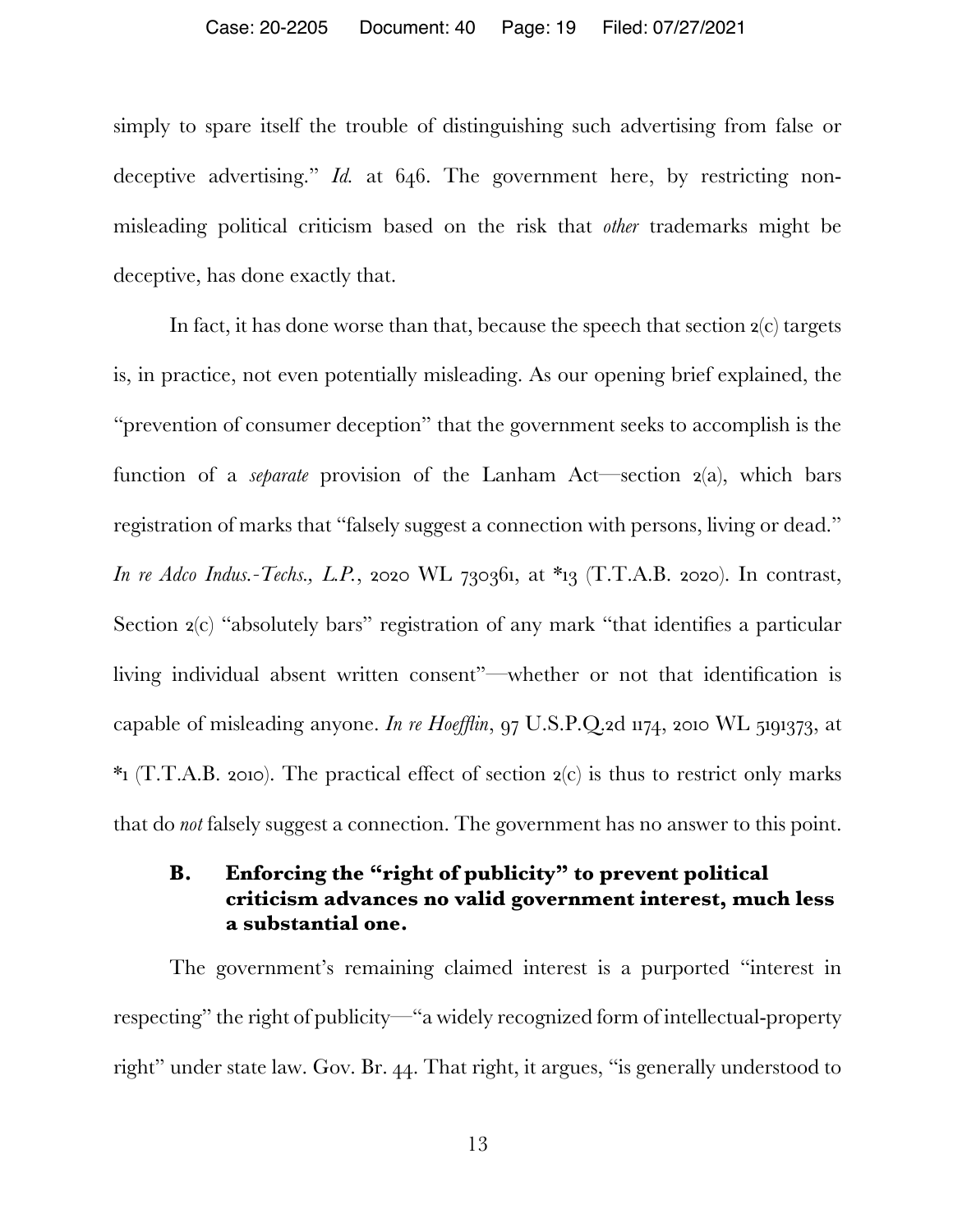#### Case: 20-2205 Document: 40 Page: 20 Filed: 07/27/2021

bar the appropriation of a person's identity without her consent for commercial purposes." *Id.* The state interests behind the right of publicity, however, cannot justify restricting criticism of a major political figure. Because no state would recognize the right of publicity in this context, restriction of the proposed mark would do nothing to advance any state-law rights. The government's claimed interest would be better served by following the states' narrower, more tailored approach.<sup>1</sup>

**1.** The government first argues that, because marks targeted by section  $2(c)$ would "not be lawful in the many states that recognize" the right of publicity, the provision "is directed to 'illegal advertising.'" *Id.* at 39–40. The government therefore argues that it does not meet the first step of the *Central Hudson* test, leaving it entirely outside the First Amendment's protection. *See id.*

This argument misunderstands *Central Hudson*'s first prong. The question is whether the banned commercial speech "concern[s] *transactions* that are themselves illegal," as would, for example, advertisements for illegal gambling. *Bates v. State Bar* 

<sup>&</sup>lt;sup>1</sup> Although the government invokes the "right of privacy" in addition to the "right of publicity," it makes no effort to assert privacy interests as an independent basis for upholding section 2(c). *See* Gov. Br. 15. As our opening brief explained, and the government does not dispute, there is no reasonable argument that a former President of the United States has a privacy interest in preventing criticism based on statements he made in a nationally televised presidential debate. The "right of privacy," as the government uses the term, is relevant only because the right of publicity is, somewhat paradoxically, often considered a species of "privacy" tort. *See id.* at 43 (acknowledging that "the interest celebrities have in their personas is often not best described as a right of 'privacy'").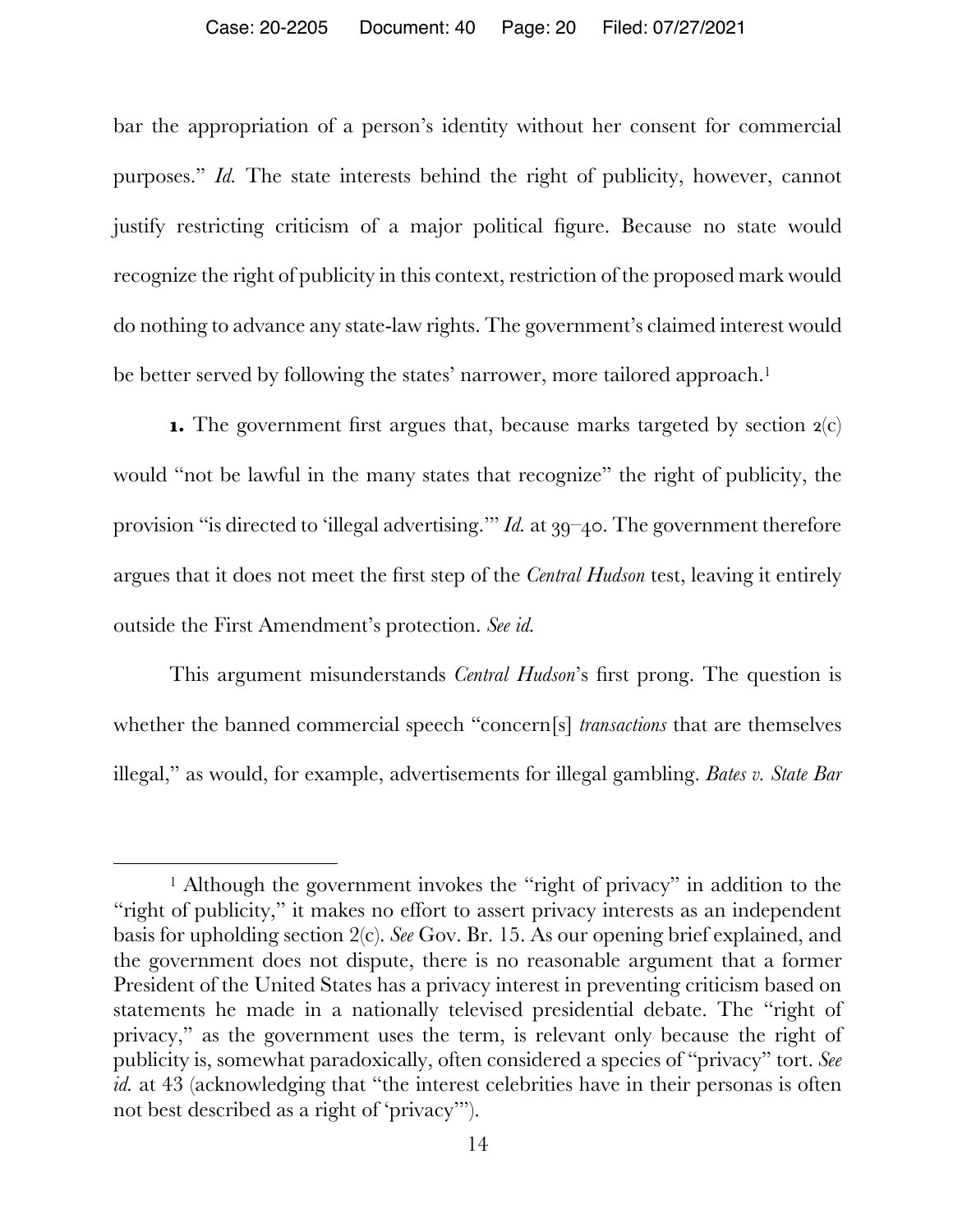*of Ariz.*, 433 U.S. 350, 384 (1977) (emphasis added). It does not, as the government assumes, ask whether the restricted *speech* is itself unlawful. That makes sense: The "lawfulness" inquiry cannot "turn on the existence of [a] speech ban" or else "all commercial speech bans would all be constitutional." *Bellsouth Telecomms., Inc. v. Farris*, 542 F.3d 499, 506 (6th Cir. 2008).

Nor can the lawfulness of a federal speech restriction turn on the existence of a parallel state restriction on speech—at least unless the state restriction itself satisfies First Amendment scrutiny. *See ACLU v. Ashcroft*, 322 F.3d 240, 247 (3d Cir. 2003) (noting that the federal government "does not have an interest in the enforcement of an unconstitutional law"). Here, as our opening brief explained, none of the various justifications that courts have offered for the state-law right of publicity even arguably support restricting T-shirts with the phrase "Trump too small." And the government never argues otherwise, choosing instead to rely exclusively on the *existence* of the right of publicity under state law. Without evidence that enforcing the right of publicity against the proposed trademark here would advance a substantial government interest, however, the existence of the right does nothing to justify the restriction.

**2.** The government also argues that section  $2(c)$ , even if it's not treated as a restriction on illegal speech, nevertheless advances the government's interest in honoring state law on the right of publicity. The government is again wrong because no state would apply the right of publicity to allow Mr. Trump to prevent the speech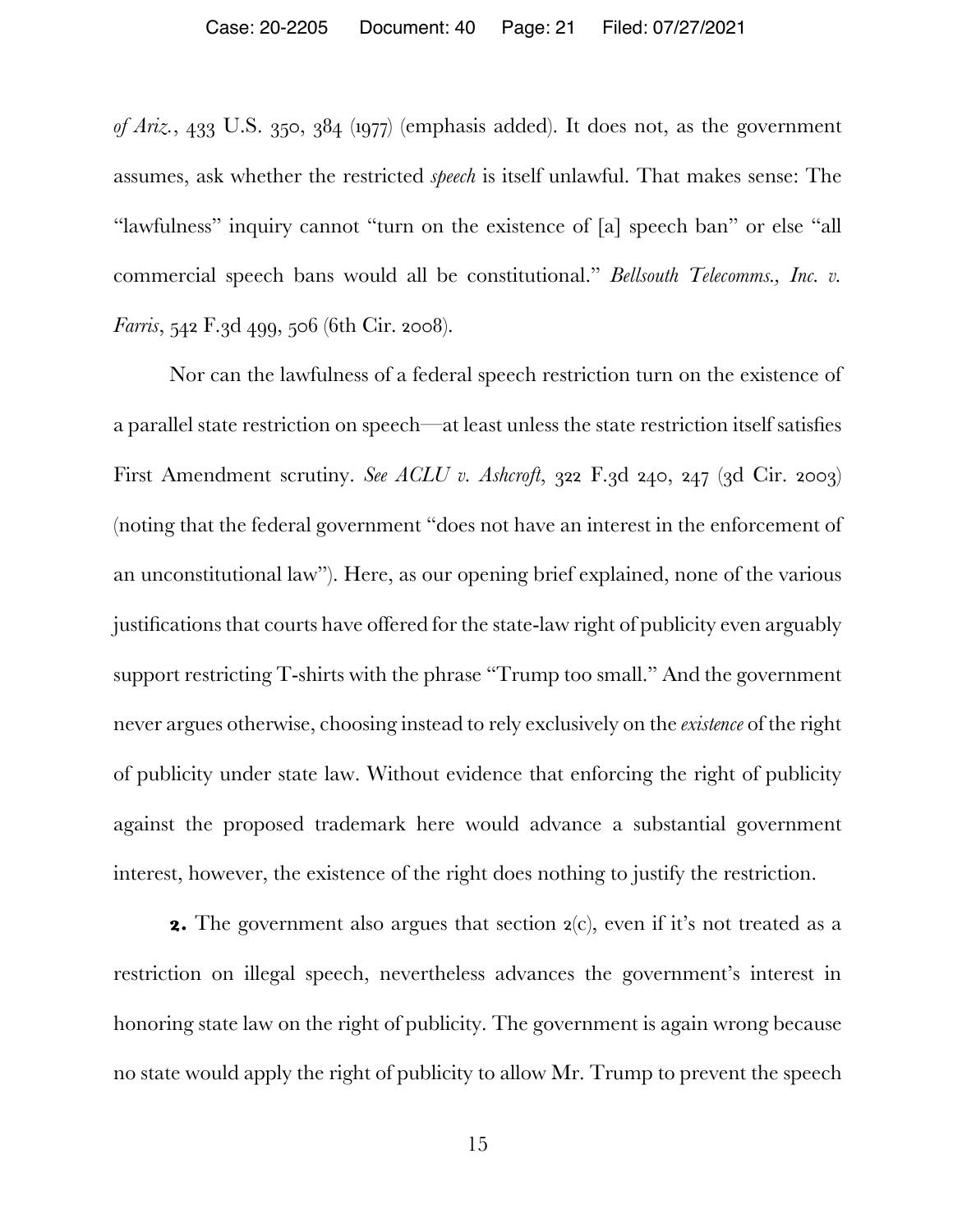at issue here. Although it is true that the laws of many states recognize the right of celebrities to control the commercial use of their identities, that right "is fundamentally constrained by the public and constitutional interest in freedom of expression." Restatement (Third) of Unfair Competition § 46, cmt. c. As courts have "unanimously" recognized, the right of publicity under state law must be "balanced against public rights of free access to socially and politically useful ideas." 1 J. Thomas McCarthy, *The Rights of Publicity & Privacy* § 2:4 (2d ed. 2020); *see, e.g.*, *ETW Corp. v. Jireh Publishing, Inc.*, 332 F.3d 915, 931 (6th Cir. 2003); *Hoffman v. Capital Cities/ABC, Inc.,* 255 F.3d 1180, 1183–84 (9th Cir. 2001); *Cardtoons*, 95 F.3d at 969; *Rogers v. Grimaldi*, 875 F.2d 994, 1004 (2d Cir. 1989). And that "inherent tension between the right of publicity and the right of freedom of expression . . . becomes particularly acute" in cases, like this one, where "the person seeking to enforce the right is a famous actor, athlete, politician, or otherwise famous person" subject to "scrutiny and comment in the public media." *ETW Corp.*, 332 F.3d at 931. The right of publicity does not—and cannot, consistent with the First Amendment—extend so far as to bar commercial speech involving "social commentary on public figures." *Cardtoons*, 95 F.3d at 969.<sup>2</sup>

<sup>2</sup> Even the state laws that the government cites (at 18) recognize free-speech exceptions. *See, e.g.*, *Dora v. Frontline Video, Inc.*, 15 Cal. App. 4th 536, 542 (1993); *Tyne v. Time Warner Ent. Co.*, 901 So.2d 802, 809–10 (Fla. 2005); *Messenger ex rel. Messenger v. Gruner + Jahr Printing & Publ'g.*, 94 N.Y.2d 436, 441–42 (N.Y. 2000).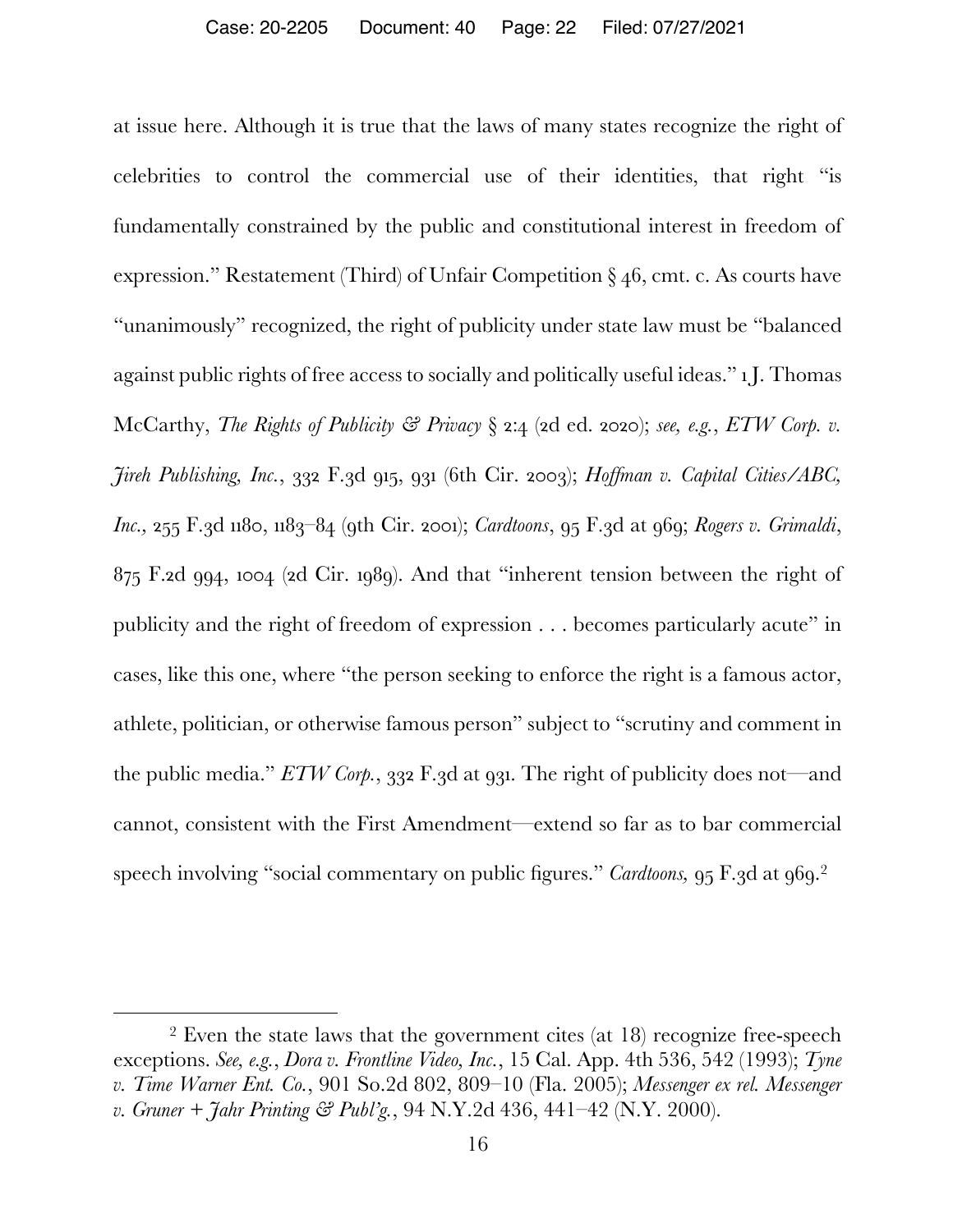The government briefly acknowledges the cases applying such First Amendment limits, but characterizes them as "edge cases" that arise "when the right of publicity is used to try to control novel creative works such as parody baseball cards." Gov. Br. 41–42 (citing *Cardtoons*, 95 F.3d at 968). This case, the government claims, does not raise the same "hard questions of First Amendment law." *Id.* But the truth is the opposite: The First Amendment interests here are *more* significant. The parody baseball cards in *Cardtoons* were entitled to First Amendment protection because they were "social commentary on public figures . . . involved in a significant commercial enterprise." 95 F.3d at 969. Here, the restricted speech involves a public figure who is not only commercially significant, but who is also a former (and likely future candidate for) President of the United States. It thus involves political speech about an important public official—speech at the very core of the First Amendment's protection. *See Hustler Magazine v. Falwell*, 485 U.S. 46, 50, 52 (1988).

The government disagrees, arguing (at 40) that the protection due to discussion of public figures does not apply to "commercial exploitation" of a public figure's identity. But even in the commercial-speech context, the "fundamental values" animating the First Amendment remain relevant when the speech at issue "actually consist<sup>[s]</sup> of core expression." *Tam*, 808 F.3d at 1374 (Dyk, J., concurring and dissenting). And the "fact that expressive materials are sold does not diminish the degree of protection to which they are entitled." *ETW Corp.*, 332 F.3d at 924–25.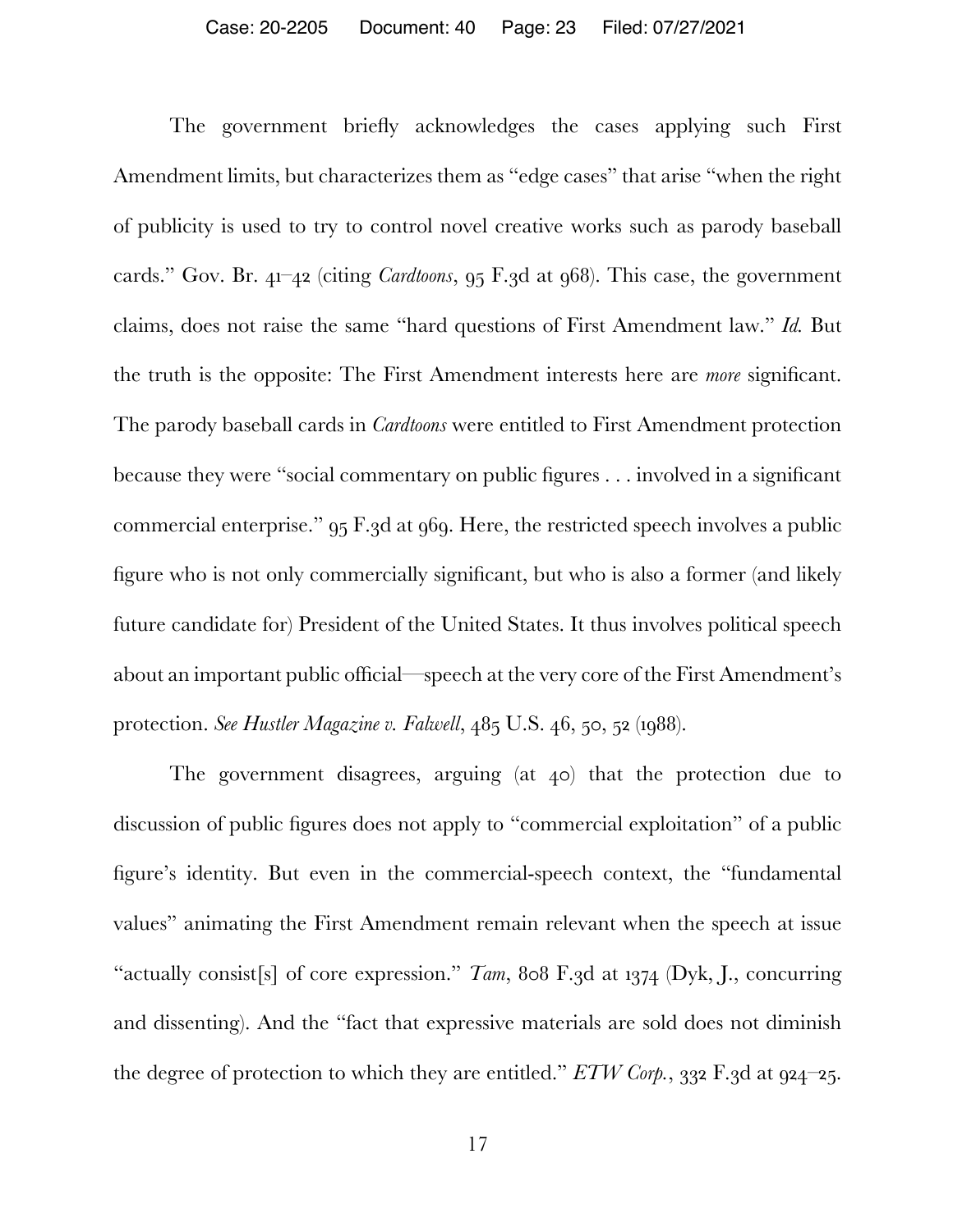Mr. Elster "need not give away" his T-shirts "to bring them within the ambit of the First Amendment." *Cardtoons*, 95 F.3d at 969–70.

It is therefore unsurprising that the government fails to identify a single case applying the right of publicity in circumstances even remotely resembling those here. It cites only an illustration from the Restatement of Torts involving use of a president's name, which it invokes (at 42) as a "paradigmatic" example of the publicity right. Restatement (Second) of Torts § 652C (1977). The restatement, however, does not purport to delineate the First Amendment's limits. And in any event, the illustration is about a false endorsement, where an insurance company falsely used the president's name to engage in business. Because the business name was deceptive, it could be denied registration under section 2(a) without raising First Amendment concerns. This case could hardly be more different.

Recognizing that the First Amendment limits section 2(c) would not, as the government claims (at 41), rest on "disagree[ment] with the right to publicity" or its "theoretical foundation." The point is not "that public officials lack 'any legitimate economic interest' in their personas," Gov. Br. 45, but just that, at a minimum, they lack such a legitimate "interest in licensing" the "public debate." Elster Opening Br. 43. That does not require "wholesale rejection of a right of publicity in any and all cases," but only that courts follow the right-of-publicity case law in recognizing that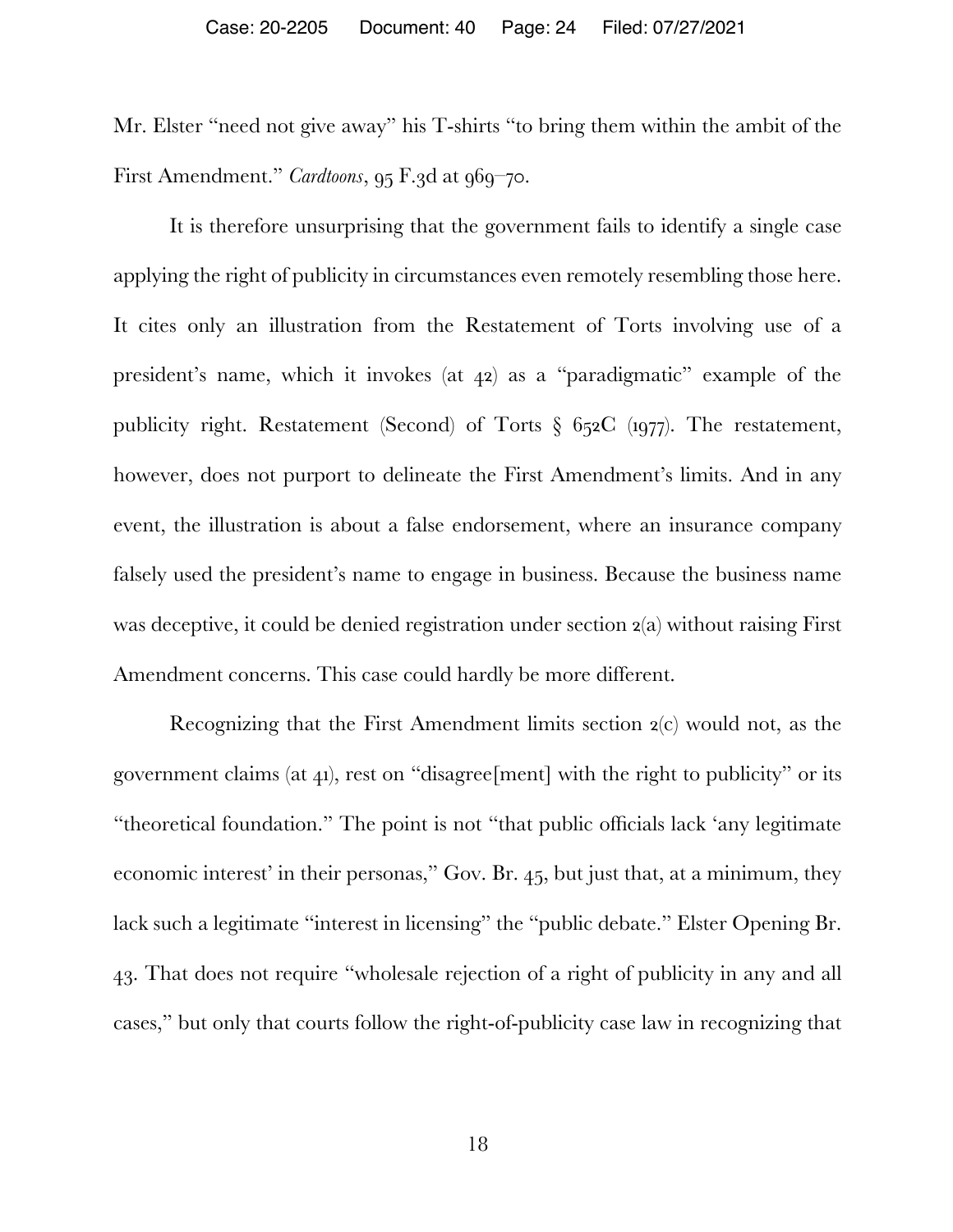the First Amendment is a "valid concern to be carefully considered and balanced in a specific case." 1 McCarthy, *The Rights of Publicity* § 2:4.

**3.** Finally, the government has almost no argument that its restriction is narrowly tailored to its claimed interest. It argues (at  $43-44$ ) only that section  $2(c)$  is "sufficiently tailored" because it "tracks the contours of the right to publicity." But as already explained, the statute burdens speech that could not give rise to tort liability under the law of any state. Restricting the trademark here does not protect Mr. Trump from "misappropriation" of his identity or any other valid interests. All that it protects him from is criticism.

To be sure, Congress made no secret of its interest in protecting former presidents and their spouses from such negative associations—saying that it was concerned more about "Abraham Lincoln gin" than "George Washington coffee." *See* Hearings on H.R. 4744 Before the Subcomm. on Trademarks of the House Comm. on Patents, 76th Cong., 1st Sess. 18–21 (1939). But neither Mr. Trump nor the government can claim any legitimate interest in restricting trademarks just because they make a president look bad.

The dramatic overbreadth of the government's position is perhaps best illustrated by its apparent view (at  $45$ ) that its claimed interest would also be narrowly served by a restriction on the mark "James Buchanan was a disastrous president" the same restriction that Justice Alito in *Tam* used as an example of a law that was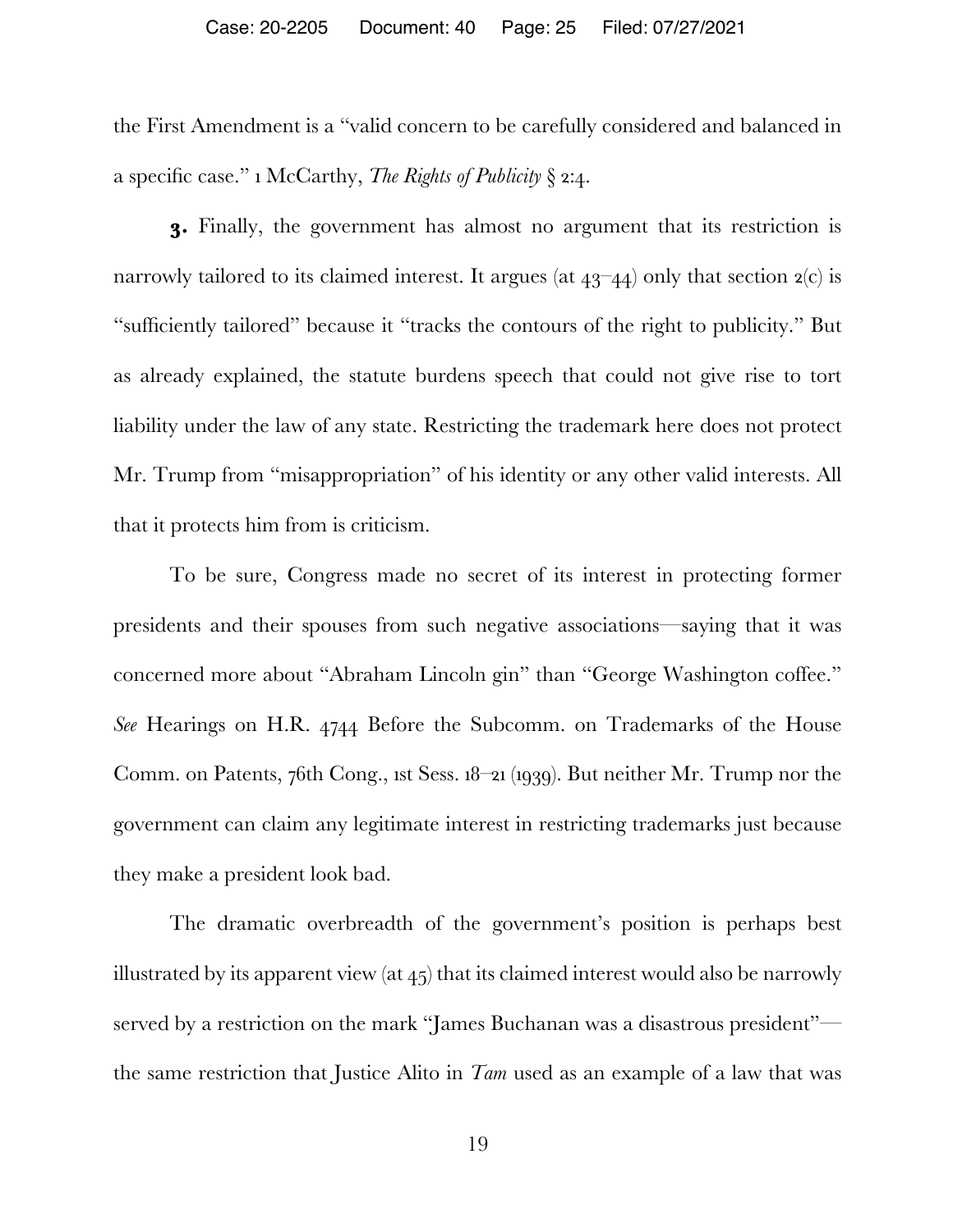self-evidently "far too broad" to survive intermediate scrutiny. 137 S. Ct. at 1765. The

restriction on "Trump too small" is just as self-evidently unconstitutional.

## **CONCLUSION**

The decision of the Trademark Trial and Appeal Board should be reversed.

Respectfully submitted,

*/s/ Jonathan E. Taylor* JONATHAN E. TAYLOR GREGORY A. BECK GUPTA WESSLER PLLC 2001 K Street NW, Suite 850 N Washington, DC 20006 (202) 888-1741 (202) 888-7792 (fax) *jon@guptawessler.com*

July 27, 2021 *Counsel for Appellant*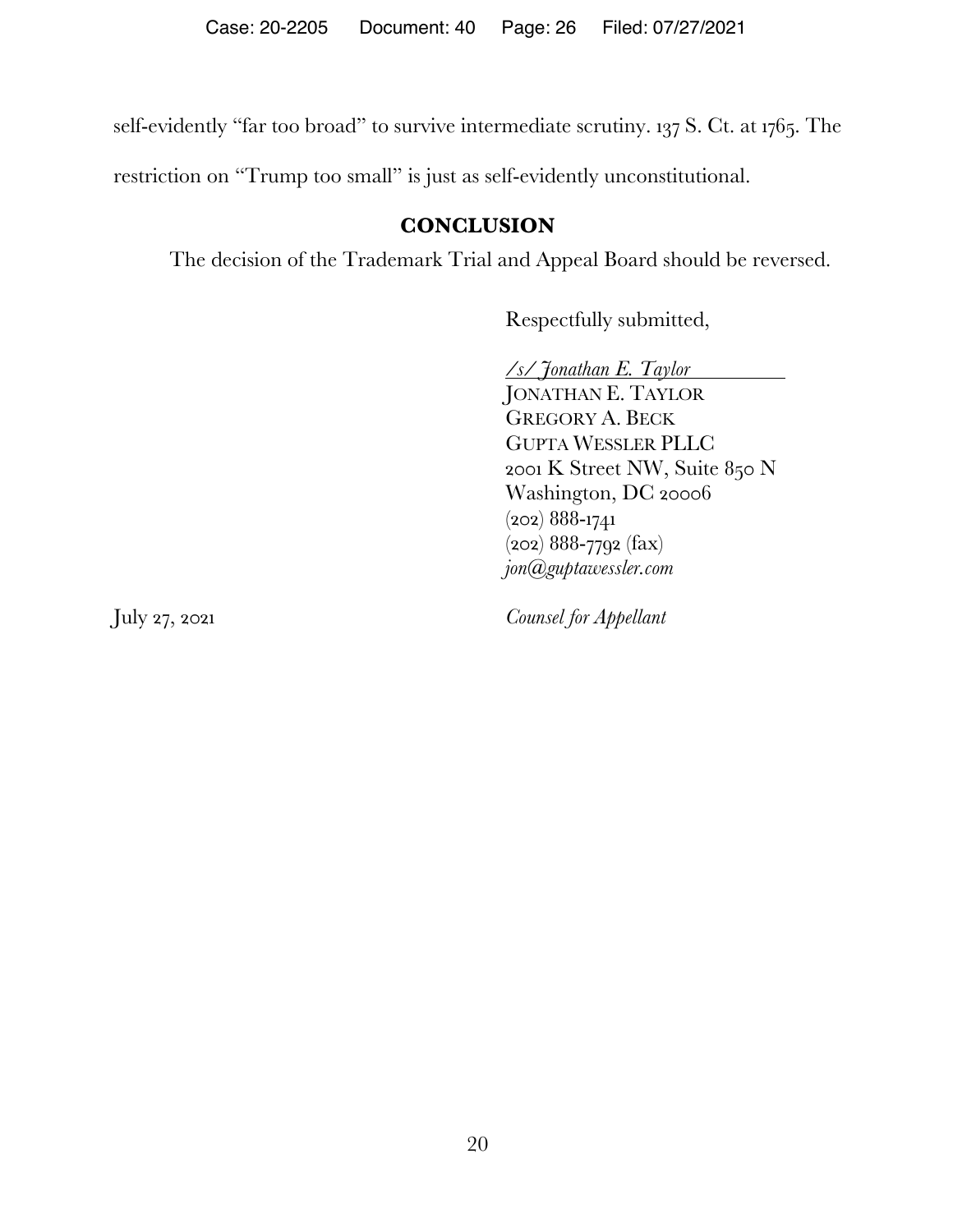### **CERTIFICATE OF COMPLIANCE**

This brief complies with the type-volume limitation of Federal Rule of Appellate Procedure  $32(a)(7)(B)$  because this brief contains 5,013 words, excluding the parts of the brief exempted by Rule 32(f). This brief complies with the typeface requirements of Rule  $32(a)(5)$  and the type-style requirements of Rule  $32(a)(6)$  because this brief has been prepared in proportionally spaced typeface using Microsoft Word 2010 in 14-point Baskerville font.

> */s/ Jonathan E. Taylor* Jonathan E. Taylor

*Counsel for Appellant*